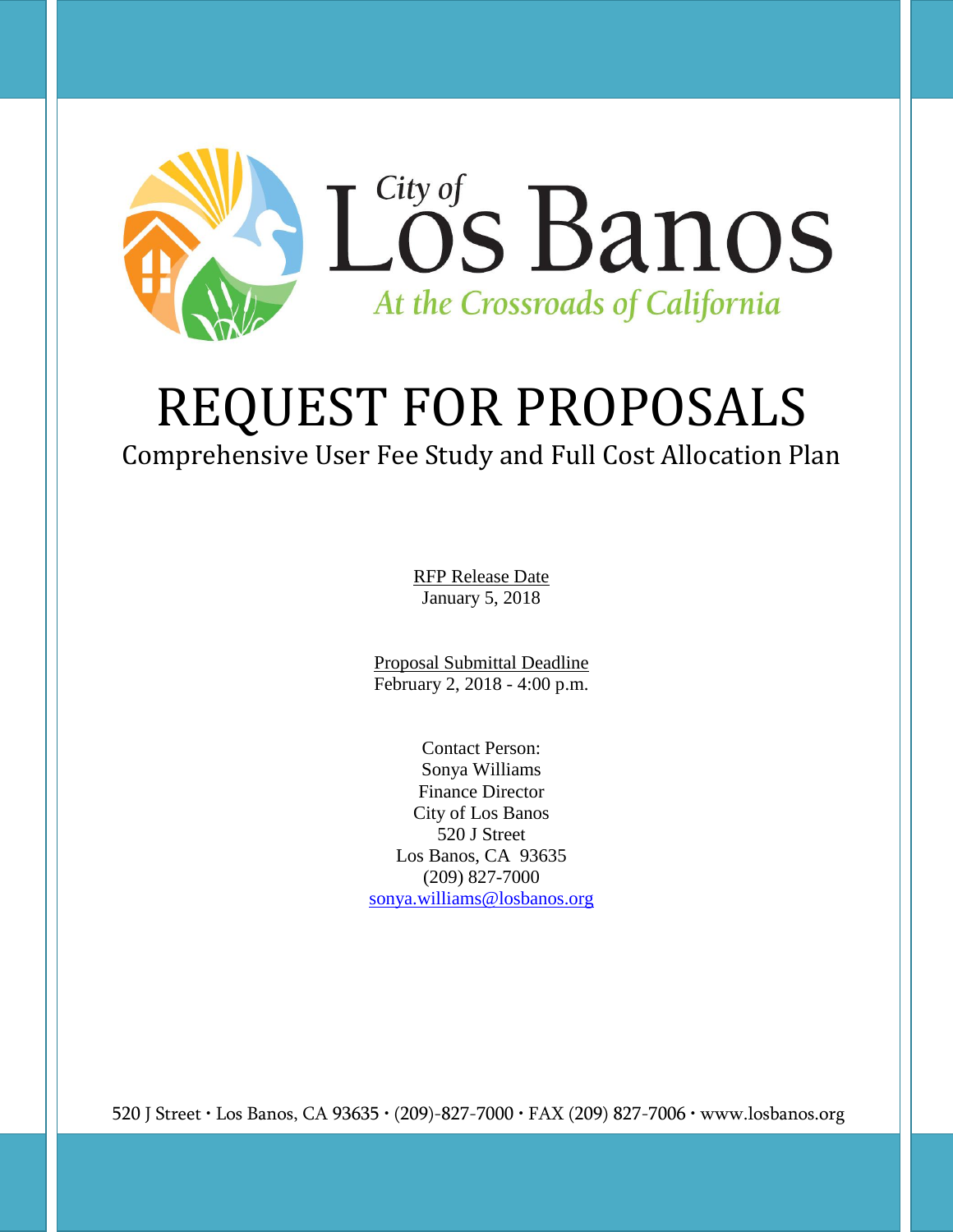## **REQUEST FOR PROPOSALS**

#### **Comprehensive User Fee Study and Full Cost Allocation Plan**

**NOTICE IS HEREBY GIVEN** that the City of Los Banos ("City") is issuing this Request for Proposals ("RFP") for preparation of a **Comprehensive User Fee Study and Full Cost Allocation Plan.**

Consultants are solely responsible for ensuring proposals are received by the City on or before the submittal deadline. Proposals must be received no later than **4:00 p.m., on February 2, 2018**, at the following address:

> City of Los Banos Attn: Lucille L. Mallonee, City Clerk 520 J Street Los Banos, CA 93635

An original copy must be signed by a representative authorized to bind the company. Proposals submitted by facsimile or email are not acceptable and will not be considered. **The original signed proposal and three (3) duplicates are to be submitted in sealed packages with the name of the Consultant and RFP title clearly marked on the outside of the package**.

Failure to comply with the requirements set forth in this RFP may result in disqualification. Proposals and/or modifications received subsequent to the hour and date specified above will not be considered. Submitted proposals may be withdrawn at any time prior to the submission time specified in this RFP, provided notification is received in writing before the submittal deadline. Proposals cannot be changed or withdrawn after the submittal deadline. No handwritten notations or corrections will be allowed. The responding Consultant is solely responsible for all costs related to the preparation of the proposal.

The City reserves the right to reject all proposals and to waive any minor informalities or irregularities contained in any proposal. Acceptance of any proposal submitted pursuant to this RFP shall not constitute any implied intent to enter into a contract.

The contract award, if any, will be made to the Consultant who, in the City's sole discretion, is best able to perform the required services in a manner most beneficial to the City.

Please submit all inquiries to [sonya.williams@losbanos.org.](mailto:sonya.williams@losbanos.org)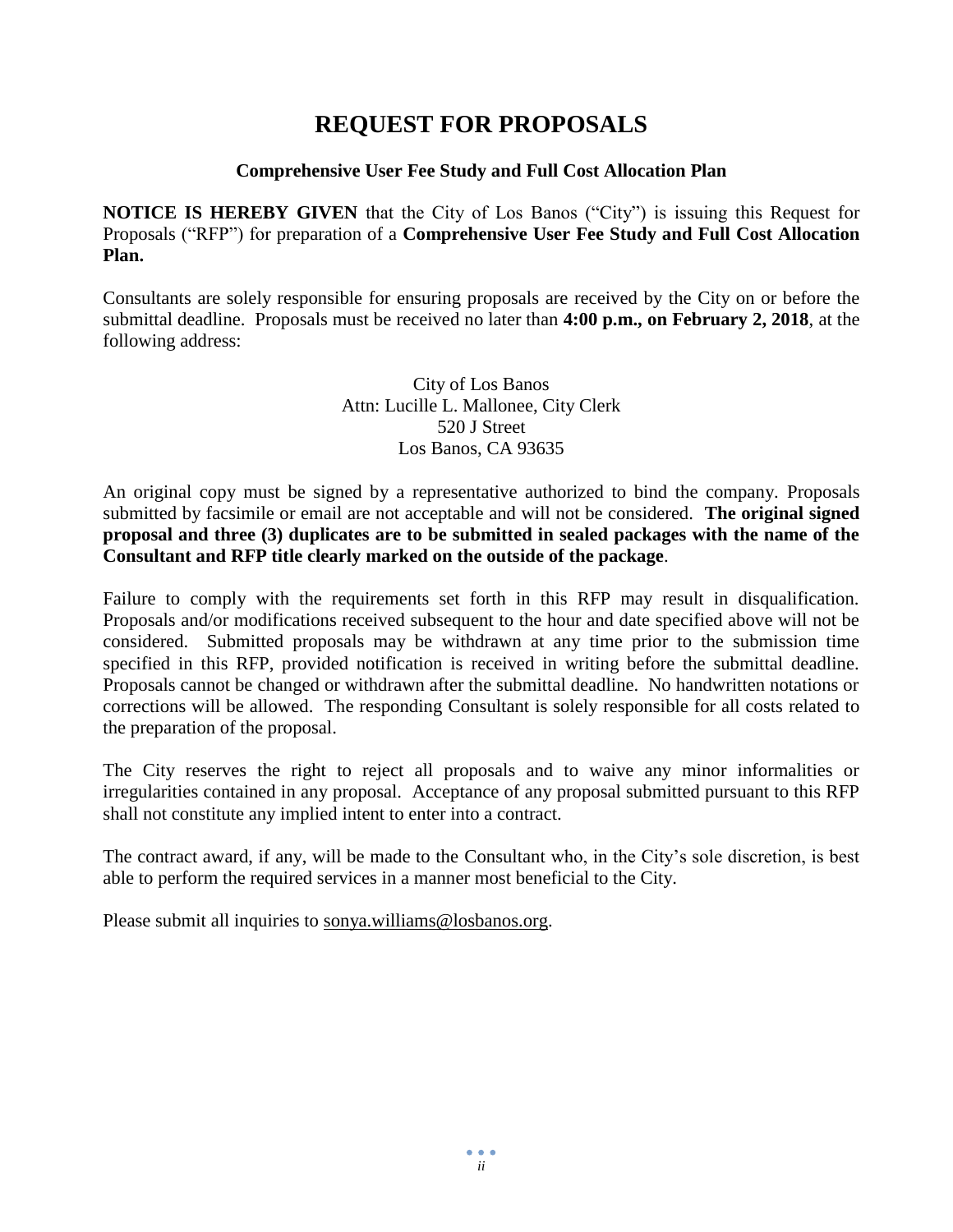# **Table of Contents**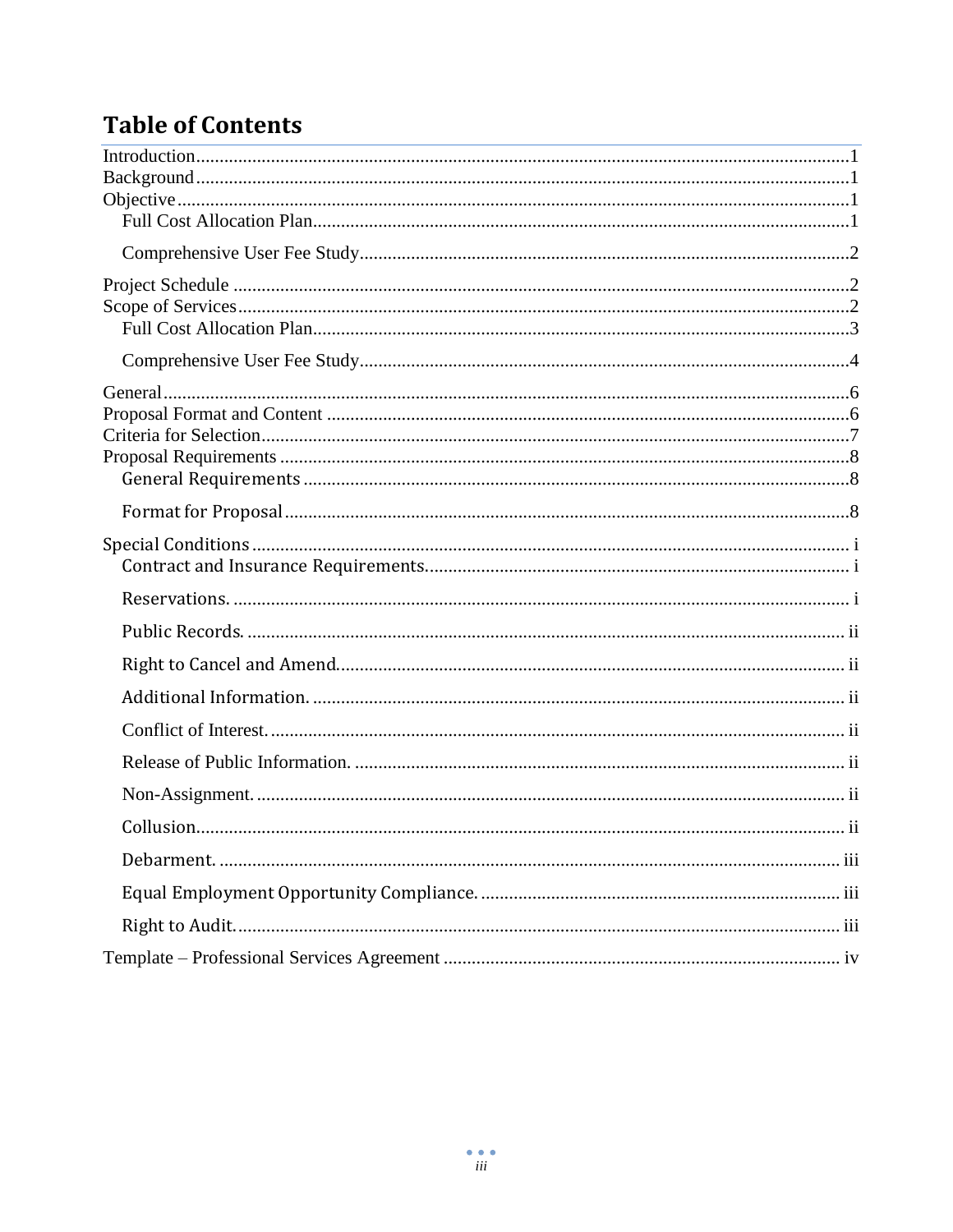## <span id="page-3-0"></span>**Introduction**

The City of Los Banos ("City") is requesting sealed proposals for a Comprehensive Fee Study and Cost Allocation Plan. All proposals must be received by the City, no later than 4:00 p.m. on February 2, 2018. Late proposals will not be considered. The original signed proposal and three (3) duplicates are to be submitted in sealed packages with the name of the Consultant and Proposal for Comprehensive Fee Study and Cost Allocation Plan clearly marked on the outside of the package.

Proposals must be responsive to City's request. The City shall determine the most responsive and qualified consultant providing the best service at the most reasonable cost. Cost alone shall not be the determinative factor.

The request for proposals does not obligate the City to award a contract or complete the project and the City reserves the right to cancel the solicitation if deemed in its best interest.

# <span id="page-3-1"></span>**Background**

The City of Los Banos, population 39,993 is situated on the west side of Merced County and is the county's second largest City. The City is conveniently located in the center of California and is about two hours from the cities of San Francisco, Oakland and Sacramento, as well as Yosemite National Park. The City is organized into departments that provide a full range of municipal services, including police, fire, public works, community and economic development, and administration.

The City of Los Banos operates under the Council-Manager form of government, with a five member City Council comprised of four Council Members elected by district with overlapping terms of four years and a Mayor elected at large for a term of two years. The City Council appoints the City Manager and City Attorney. The City is also served by a City Treasurer and City Clerk, both of whom are elected officials. The City is organized into departments that provide a full range of municipal services, including police, fire, public works, community and economic development, and administration. The City's 2017-18 adopted General Fund budget is \$16 million, and the total City budget is \$40.8 million.

While certain user fees and charges have been periodically adjusted throughout the years, a comprehensive fee study has not previously been conducted. Therefore, the purpose of the requested study is to ensure the City utilizes overhead rates that accurately account for the true cost of providing various services within City operations and to assess appropriate fees and rates allowing the City to recover the actual costs incurred for fee related services.

## <span id="page-3-2"></span>**Objective**

The objective of this RFP is to receive proposals for a Comprehensive User Fee Study and full Cost Allocation Plan.

## <span id="page-3-3"></span>**Full Cost Allocation Plan**

The purpose of this project is to ensure that the City of Los Banos has a basis of applying comprehensive overhead rates and is accurately accounting for the true cost of providing various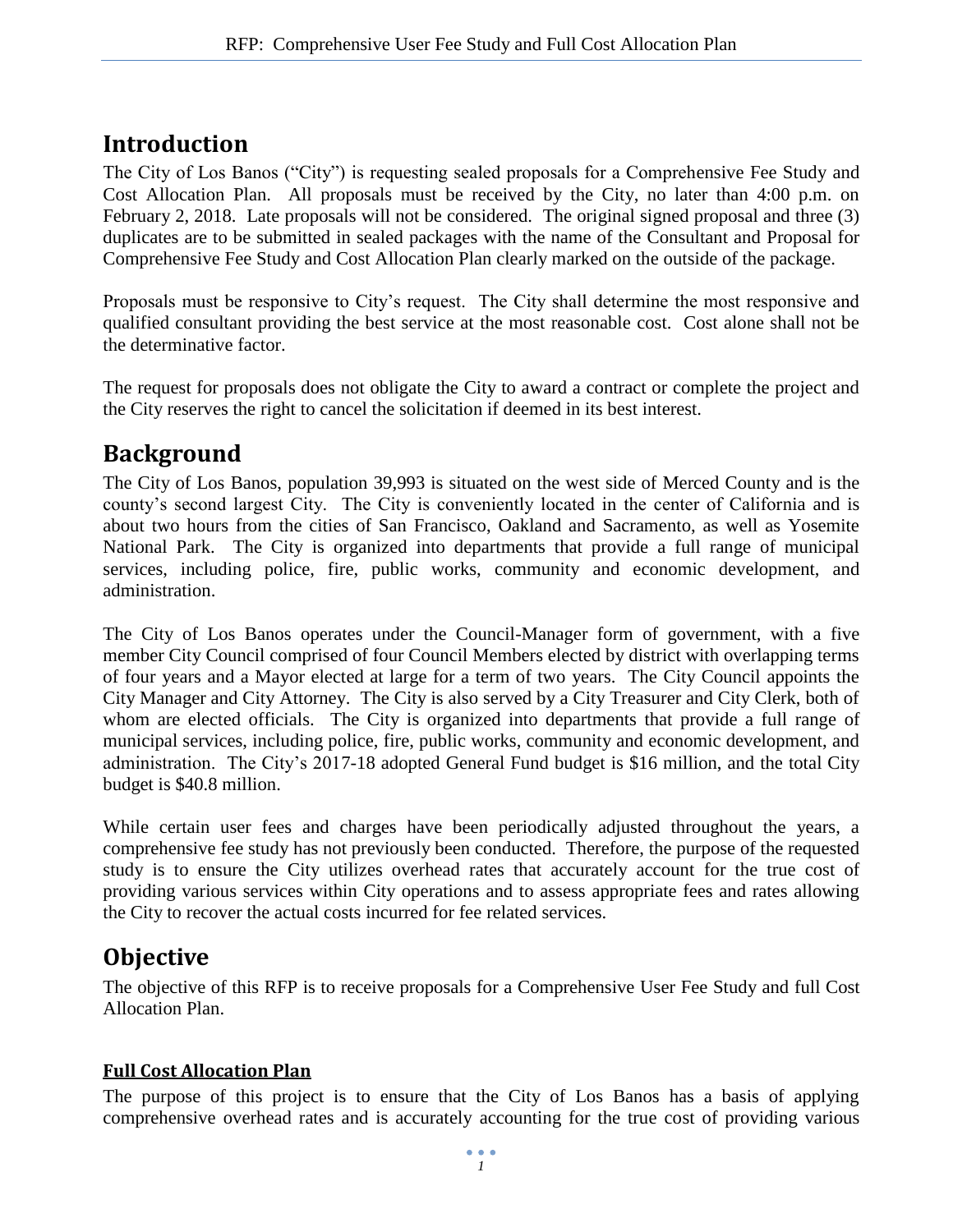services by each department. A Cost Allocation Plan is able to allocate all indirect costs. Additionally, best practices, accounting standards and EMB 2 CFR part 225 make it necessary for the City to maintain a well-documents cost allocation plan that will help it to appropriately allocate general and administrative costs in its budget; properly identify overhead rates that can be used in the calculation of billable hourly rates for federal and state grants, user fees, and reimbursements from other governmental agencies. The results from the Cost Allocation Plan shall be used to develop the Comprehensive User Fee Study.

#### <span id="page-4-0"></span>**Comprehensive User Fee Study**

The City is seeking to evaluate all cost of services provided and examine whether a reasonable relationship exists between the costs of providing services and current service fees, while ensuring compliance with Proposition 26, Proposition 2185, and other applicable statutory requirements. The City desires to undertake a comprehensive citywide review and evaluation of user fee and rate charges resulting in a cost-based user fee study. The Comprehensive Fee Study will calculate the full 100% cost of providing certain City services, and provide a recommended fee to be charged for each applicable service. The firm shall recommend cost recovery strategies and identify best practices in establishing user fees. These strategies should take into consideration the complexities and demands of each department and program. The selected firm will provide thorough analysis, development of fee models and recommendations including, identifying and recommending new fees and revenues sources. It is the City's goal to have a well-documented and defensible cost of service plan that will identify rates that will be used to recover billable costs for services and develop user fees that comply with Proposition 26, Proposition 218 and other applicable statutory requirements.

## <span id="page-4-1"></span>**Project Schedule**

Below is a desired schedule for initiation of this project; however dates may be subject to change and adjusted as necessary.

| RFP Issued                                       | January 5, 2017             |
|--------------------------------------------------|-----------------------------|
| Request for Clarifications due                   | January 17, 2017            |
| <b>Clarification Responses Provided</b>          | January 19, 2017            |
| Proposal Submittal Deadline                      | February 2, 2017            |
| Oral Interviews (conducted at City's discretion) | February 19, 2017 (week of) |
| Contract awarded by City Council                 | March 21, 2017              |

## <span id="page-4-2"></span>**Scope of Services**

There is a separate scope of work for each of the studies. Project tasks shall include, but are not necessarily limited to, the following described below. If the firm feels that additional tasks are warranted, they must be clearly identified in the firm's proposal. Firms responding to this RFP shall be prepared to deliver services and perform the work necessary to provide the services within six to nine months after the initiation of the project. The project consists of furnishing all labor, materials, supervision, and travel necessary to complete the tasks outlined below.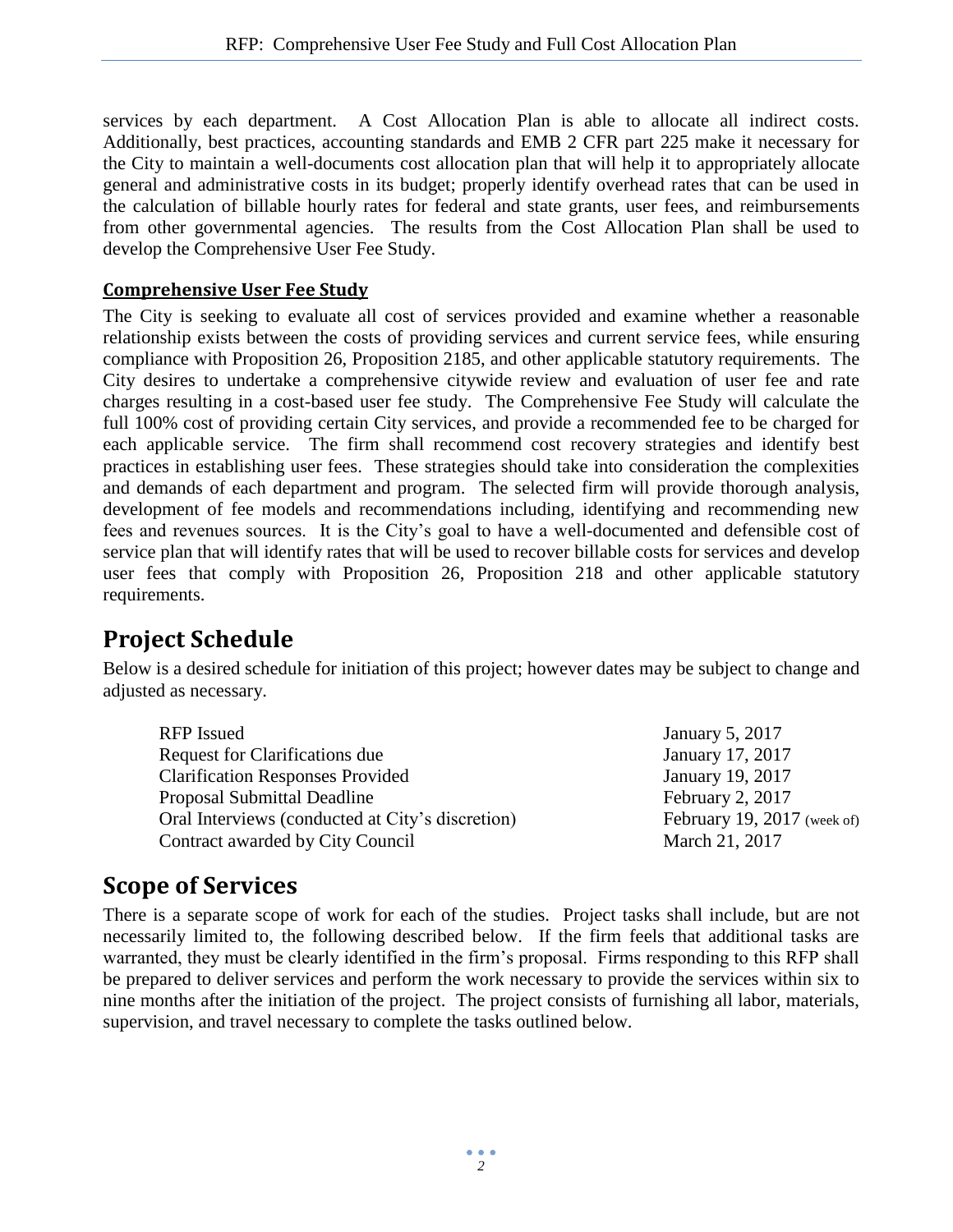#### <span id="page-5-0"></span>**Full Cost Allocation Plan**

Prepare the City's Cost Allocation Plan, which may include the following elements (if the consultant feels that additional tasks are warranted, they must be clearly identified in the consultant's proposal):

- 1. Work and meet with the selected City staff to refine the project scope, purpose, uses and goals of the City's Cost Allocation Plan to ensure that the study will be both accurate and appropriate to the City's needs. Review project schedule and answer any questions pertaining to the successful development of the study.
- 2. Meet with staff and conduct interviews as needed to gain an understanding of the City's processes and operations. This includes where certain services and functions are performed together or shared through cooperation between different departments. Costs should be identified so that they can be allocated to and tracked by the appropriate department.
- 3. Identify the total cost of providing each City service at the appropriate activity level and in a manner that is consistent with all applicable laws, statues, rules and regulations governing the collection of fees, rates, and charges by public entities including, but not limited to, the State Controller's Office Guidelines for Cost Claiming and OMB 2 CFR Part 225 standards.
- 4. Develop a Cost Allocation Model using FY 2017/18 budget and/or actual data for calculation the full costs of providing each City service. The requirements of the model should allow for:
	- a. Additions, revisions, or removal of direct and overhead costs so that the cost allocation plan can be easily adapted to a range of activities, both simple and complex.
	- b. The ability of the City to continuously update the model and full cost allocation plan from year to year as the organization changes.
	- c. The addition of hypothetical service area information for future service enhancements, and the ability to calculate the estimated costs of providing the service under consideration (i.e. ad-hoc analysis).
- 5. Report on other matters that come to your attention in the course of your evaluation that in your professional opinion the City should consider.
- 6. Present the plan to the City's management group and make necessary adjustments as requested.
- 7. Prepare and deliver presentation to the Council to facilitate their understanding of the plan and its implications to the City.
- 8. Work with the Finance Department in developing service provisions, cost categories, and allocation criteria for current and future programs.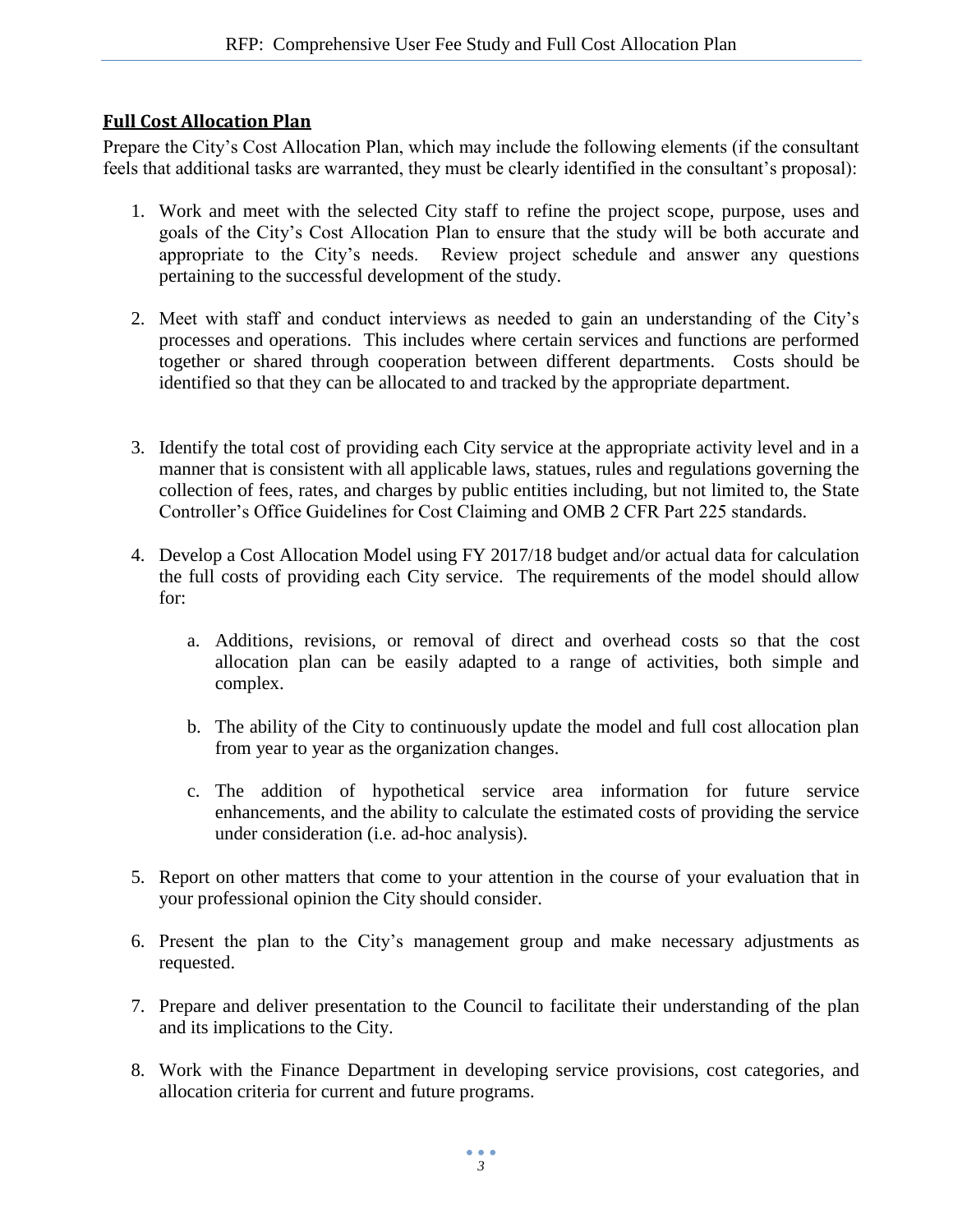- 9. Provide the City with an electronic copy of the final comprehensive review, including related schedules and cost documentation in a format such as Microsoft Word and Excel that can be edited and updated by City staff to accommodate changes in the organization or changes in cost.
- 10. Prepare a final report and provide ten bound copies, and a PDF file of the Cost Recovery Plan that can be made available to City staff. Models, tables, and graphs should be provided in Excel. Any Cost Allocation Model revisions developed shall also be made available to the City in Excel and PDF formats, providing the ability to add, delete and/or update information as needed.
- 11. Provide a computer based model in Excel for adjusting these fees and charges for the City's current and future needs and provide the City with an electronic copy of the final comprehensive study, including related schedules and cost documentation in a format that can be edited and updated by City staff to accommodate changes in the organization or changes in costs.
- 12. Consult with City staff should the need arise to defend the cost allocation plan as a result of audits or other challenges.

#### <span id="page-6-0"></span>**Comprehensive User Fee Study**

Prepare a Comprehensive User Fee Study for the City, which may include the following elements (if the consultant feels that additional tasks are warranted, they must be clearly identified in the consultant's proposal):

- 1. Work and meet with City staff to refine the project scope, purpose, uses and goals of the City's Comprehensive User Fee Study to ensure that the study will be both accurate and appropriate to the City's needs. Review project schedules and answer any questions pertaining to the successful development of the study.
- 2. Meet with staff and conduct interviews as needed to gain an understanding of the City's processes and operations. Conduct a comprehensive review of the City's existing fees, rates, and charges.
- 3. Identify the total cost of providing each City service at the appropriate activity level and in a manner that is consistent with all applicable laws, statutes, rules and regulations governing the collection of fees, rates, and charges by public entities including, but not limited to, Proposition 26 and Proposition 218.
- 4. Compare service costs with existing recovery levels. This should include any service areas where the City is currently charging for services as well as areas where perhaps the City should charge, in light of the City's practices, or the practices of similar or neighboring cities.
- 5. Recommend potential new fees and charges for services that the City currently provides but does not have any fees and/or charges established. Recommendations should be based on practices by surrounding cities that may charge for similar services, industry best practices, or the consultant's professional opinion.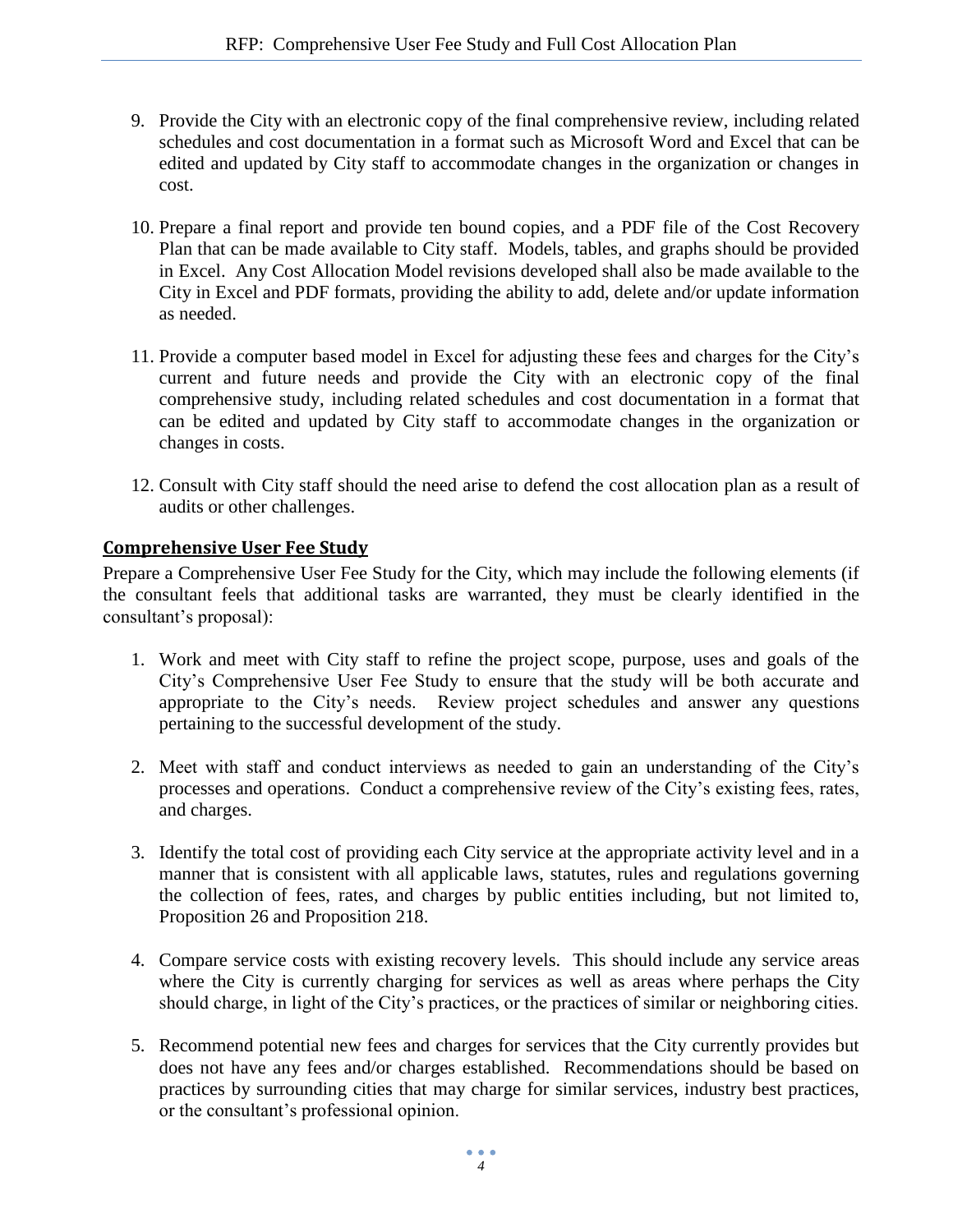- 6. Recommend appropriate fees and charges based on the firm's analysis together with the appropriate subsidy percentage for those fees where full cost recovery may be unrealistic.
- 7. Prepare a report that identifies each fee service, its full cost, recommended and current cost recovery levels. The report should also identify the direct cost, the indirect cost, and the overhead cost for each service.
- 8. Prepare a report that identifies the present fees, recommended fees, percentage change, cost recovery percentage, revenue impact and fee comparison with other Merced County cities or other California cities that are comparable to the City of Los Banos. A survey comparison of rates and fees with similar cities is required.
- 9. Report on other matters that come to the Consultant's attention in the course of the evaluation that, in the Consultant's professional opinion, the City should consider.
- 10. Provide a computer based model in Microsoft Excel for adjusting these fees and charges for the City's current and future needs and provide the City with an electronic copy of the final comprehensive study, including related schedules and cost documentation in a format that can be edited and updated by City staff to accommodate changes in the organization or changes in costs. The requirements of the model should allow for:
	- a. Additions, revision, or removal of direct and overhead costs so that the cost allocation plan can be easily adapted to a range of activities, both simple and complex.
	- b. The ability of the City to continuously update the model and cost allocation plan from year to year as the organization changes.
	- c. The addition of hypothetical service area information for future service enhancements, and the ability to calculate the estimated costs of providing the service under consideration (i.e. ad-hoc analysis).
- 11. Prepare and deliver presentation to the City Council to facilitate their understanding of the plan and its implication for the City and make necessary adjustments as requested.
- 12. Provide on-site training to enable staff to update fees on an annual basis.
- 13. Prepare a final report and provide ten bound copies, and a PDF file of the Cost Recovery Plan that can be made available to City staff. Models, tables, and graphs should be provided in Excel. Any Cost Allocation Model revisions developed shall also be made available to the City in Excel and PDF formats, providing the ability to add, delete and/or update information as needed.
- 14. Consult with City staff should it become necessary to defend the City's Comprehensive User Fee as a result of any legal or other challenge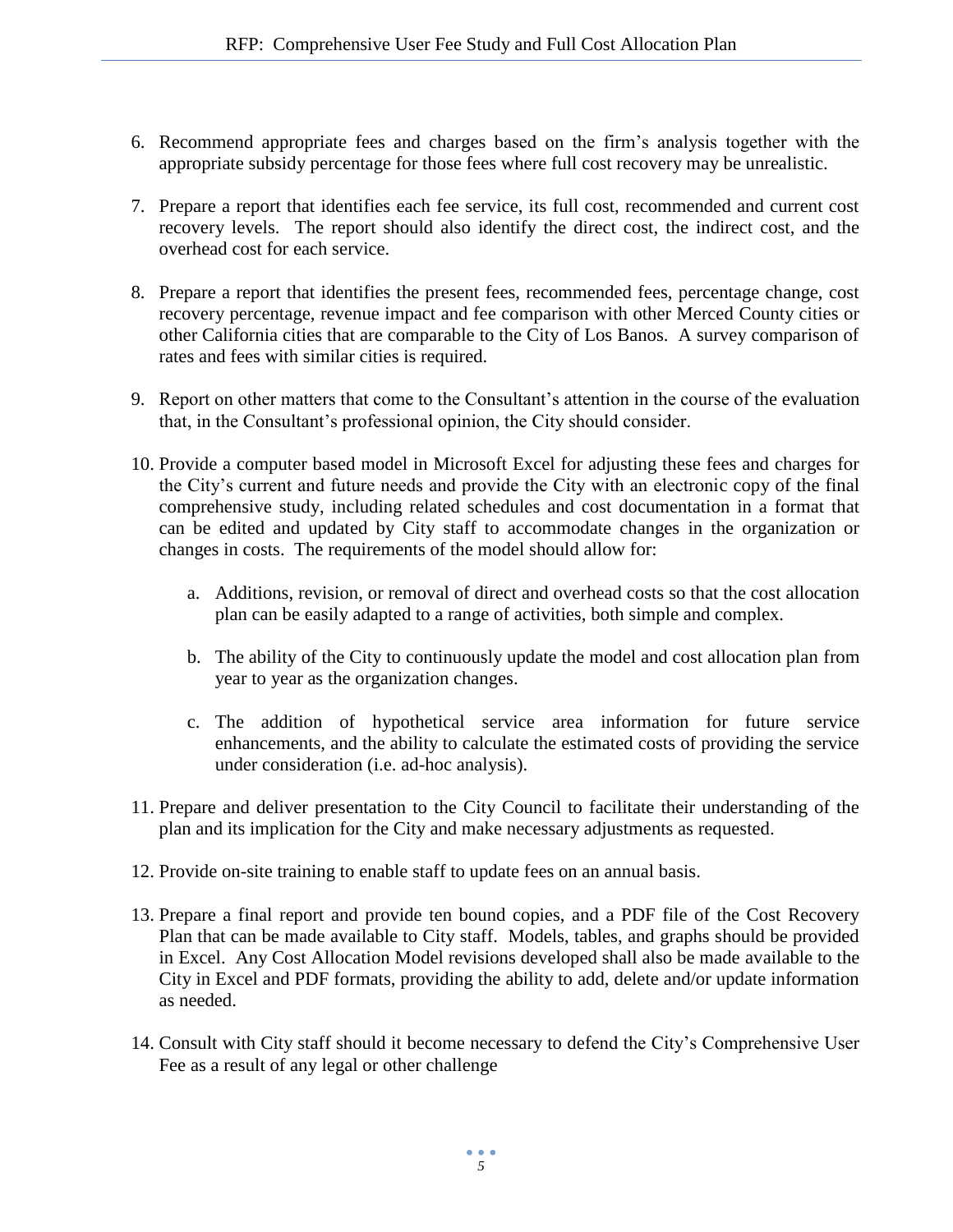# <span id="page-8-0"></span>**General**

The Consultant may recommend other tasks that it deems appropriate to achieve the objectives set forth in this RFP.

The successful respondent shall be required to retain all working papers and related supporting documents, including records of professional time spent, for a period of five years after delivery of the required reports, unless notified in writing by the City of the need to extend the retention period. The Consultant further agrees to allow City staff to review such documents upon written request at any time during the retention period.

Note: Attachment One sets forth the special conditions applicable to this project.

## <span id="page-8-1"></span>**Proposal Format and Content**

The Consultant shall be responsible for preparing an effective, clear, and concise proposal. The City is requesting three (3) bound paper copies of the proposal, which must contain at a minimum the following information:

- 1. Letter of Interest: Please include a letter expressing the Consultant's interest in being considered for the project. Include a statement regarding the consultant's availability to dedicate time, personnel, and resources to this effort. The letter of interest must include a commitment to the availability of the Consultants and all key project staff during the planning period and a proposed schedule designed to meet the City's needs for the Project.
- 2. Project Understanding and Approach: Please include a statement demonstrating your understanding of the proposed project. Describe your approach to completing the project successfully; methodologies and technologies you would employ; key milestones and processes you would employ. Describe what information you would expect the City to supply.
- 3. Relevant Experience: Please include information describing the Consultant's experience with Comprehensive Fee Studies, including cost allocation plans for public agencies. Please provide a minimum of five (5) specific examples of the Consultant's relevant experience on Comprehensive Fee Studies and Cost Allocation Plans. At a minimum, the Consultant should provide a list of the most recent projects for which the Consultant has performed similar services of similar size, scope, and complexity. Include the name, contact person, address, phone number and/or e-mail of each party for whom the service was provided, as well as a description of the service performed, the dollar amount of the contract, and the date of performance.
- 4. Project Manager/Key Staff: Please include information about the specific relevant experience and billing rates for the proposed Project Manager and all other applicable staff. A Project Manager must be designated and must be the principal contact for the City. Information on the experience of the Project Manager (on similar projects) and at least two references for the Project Manager.
- 5. Proposed Scope of Services: Please provide a Proposed Scope of Services, which is based on the Scope of Work contained in this RFP; and discuss any ideas for modifying,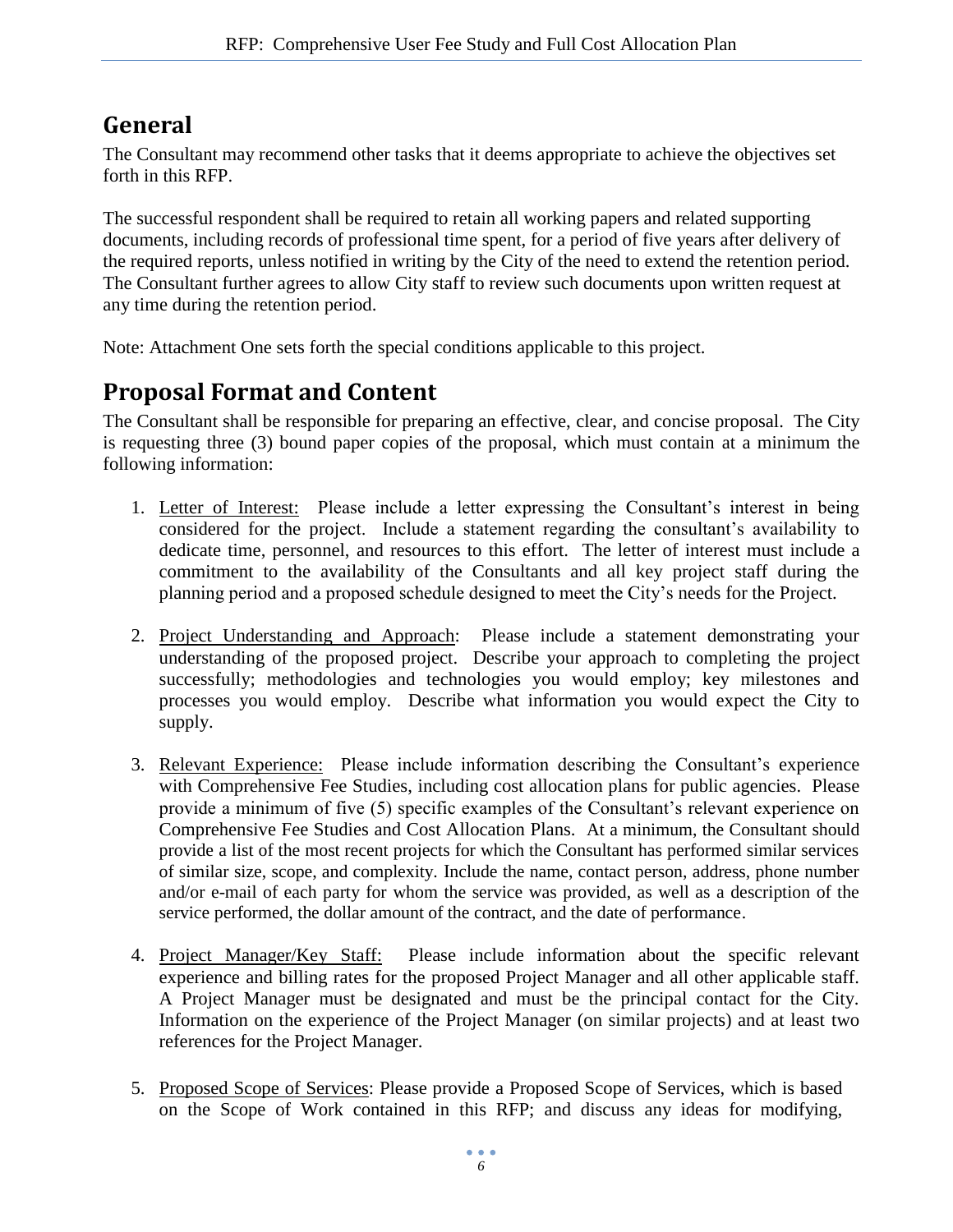clarifying, or improving the City's proposed scope of work. Provide a realistic working schedule with key deliverables, milestones and tasks.

- 6. Conflict of Interest Statement: The firm shall disclose any financial, business, or other relationship with the City that may have an impact upon the outcome of this contract. Particular attention should be paid to compliance with Government Code section 1090.
- 7. Comments on or Requested Changes to Contract: The City standard professional services contract is included as Attachment 2 to this Request for Proposals. The proposing firm shall identify any objections to and/or request changes to the standard contract language in this section.
- 8. Cost Proposal: In a **separate envelope** marked cost Proposal, provide the following:
	- a. Total All-Inclusive Not To Exceed Maximum Price: The cost proposal should contain all pricing information relative to performing the scope of work as described in this request for proposals. The total all-inclusive maximum not to exceed price is to contain all direct and indirect costs including all out-of-pocket expenses. Provide a budget for each major milestone for the entire scope of services. The proposed budget should be inclusive of all meetings, conference calls, site visits and deliverables. The budget should include a list of anticipated reimbursable expenses with rates charged for each.
	- b. Manner of Payment: Progress payment will be made on the basis of hours of work completed during the course of the engagement and out-of-pocket expenses incurred in accordance with the consultant's proposal. Interim billings shall cover a period of not less than a calendar month.

# <span id="page-9-0"></span>**Criteria for Selection**

A two-step analysis will be employed.

Proposals will initially be evaluated by Staff to verify the qualifications of the consultant and the appropriateness of the proposal for meeting the City's needs. The proposals which are found qualified based on this initial evaluation will be reviewed for the costs proposed. The City reserves the right to interview any or all responding firms and/or to award a contract without conducting interviews.

A recommendation for consultant selection will be made to the City Council based on Staff's "best value" evaluation of the proposals/qualifications, which will take into account the consultant's team's qualifications, comparable experience and cost, as well as consultant's availability to undertake the project, complete the tasks timely and deliver a high-quality work product,ability to comply with the City's standard professional services agreement.

All interested parties are encouraged to submit proposals to the RFP, as the award is not based solely on the lowest cost proposal submitted. Total cost will be taken into consideration, but the Consultant's capabilities, competence and capacity will be considered as well. The City reserves the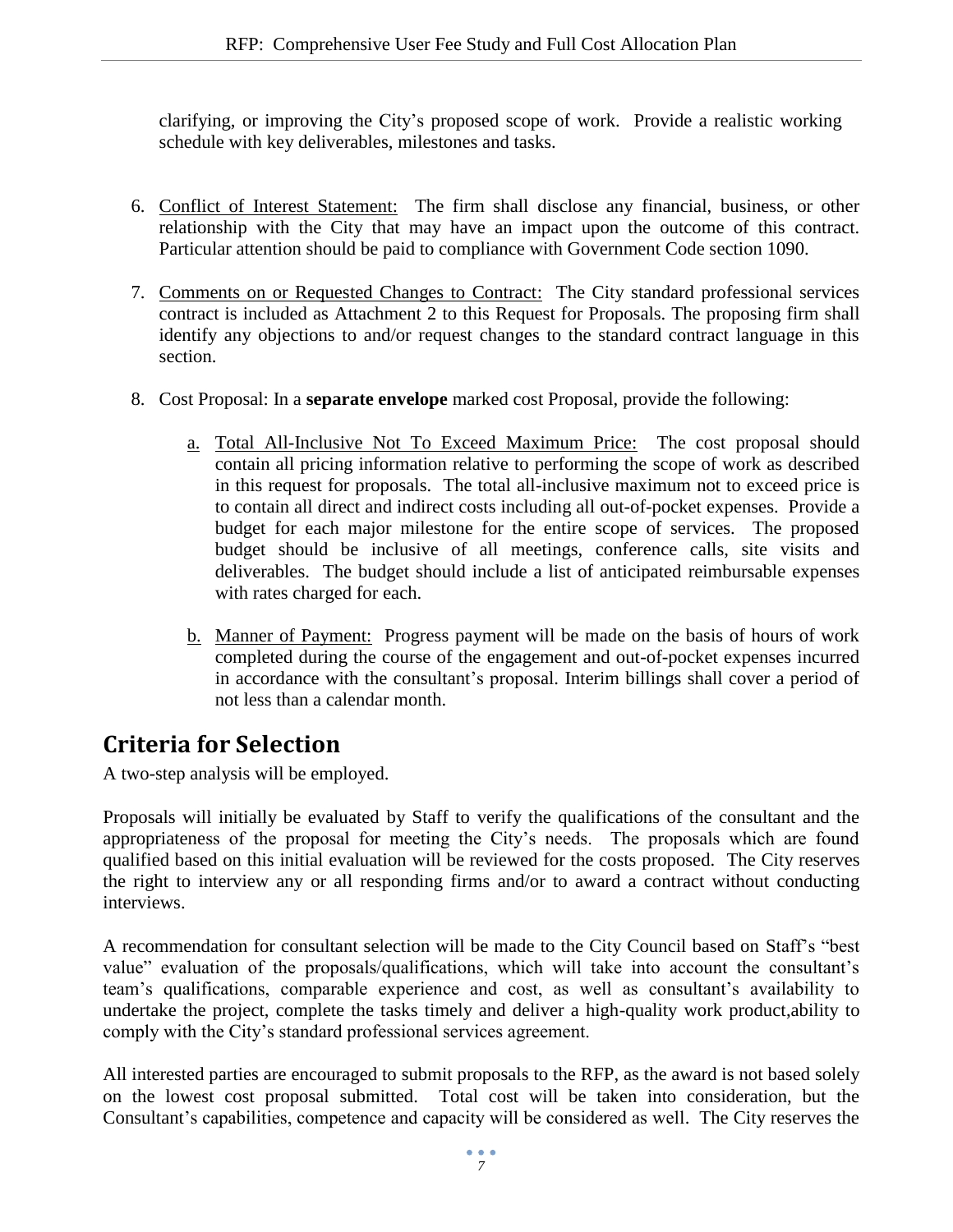right to choose the overall best firm according to the City's criteria. The City, and its designated representatives, shall be the sole judge of its own best interest, the proposal, and the resulting negotiated agreement. The City's decisions will be final.

The above factors, along with other factors that the City may deem appropriate, will be used to identify the proposal that represents the best value, which will be the basis for the contract award. The decision of whether to award a contract and selection of a consultant will be in the sole discretion of the City Council.

## <span id="page-10-0"></span>**Proposal Requirements**

#### <span id="page-10-1"></span>**General Requirements**

The City will not give verbal answers to clarifications regarding information in this RFP, or verbal instructions prior to the submission deadline. All clarifications shall be submitted in writing. A verbal statement regarding same by any person shall be non-binding. The City is not liable for any increased costs resulting from the Consultant accepting verbal directions. Any explanation desired by a Consultant must be requested of the City representative in writing no later than January 17, 2017 at 4:00 p.m.

Inquiries concerning the Request for Proposals and the subject of the Request for Proposals must be made to:

> Sonya Williams Finance Director 520 J Street Los Banos, CA 93635 (209) 827-7000 ext. 122 [sonya.williams@losbanos.org](mailto:sonya.williams@losbanos.org)

Submission of Proposal: Proposals submitted by facsimile or emails are not acceptable and will not be considered. The original signed proposal and three (3) duplicates are to be submitted in sealed packages with the name of the Consultant and RFP title clearly marked on the outside of the package. The Proposal shall be received by City Clerk of the City of Los Banos **by 4:00 p.m. on**  February 2, 2017 for a proposal to be considered. The Proposal should address the items listed below. The Proposal should be addressed as follows:

> City of Los Banos Lucille L. Mallonee **City Clerk** 520 J Street Los Banos, CA 93635

#### <span id="page-10-2"></span>**Format for Proposal**

To facilitate the review of responses, all responses are required to adhere to the following requirements with regard to their proposal. The City strongly encourages respondents to ensure that RFP submissions are succinct and clearly organized. If the proposal is not in this format or does not include all of the listed items, it may be deemed non responsive. For ease of handling, all responses are to be provided in a standard  $8\frac{1}{2}$ " x 11" portrait format with binding on the left hand edge.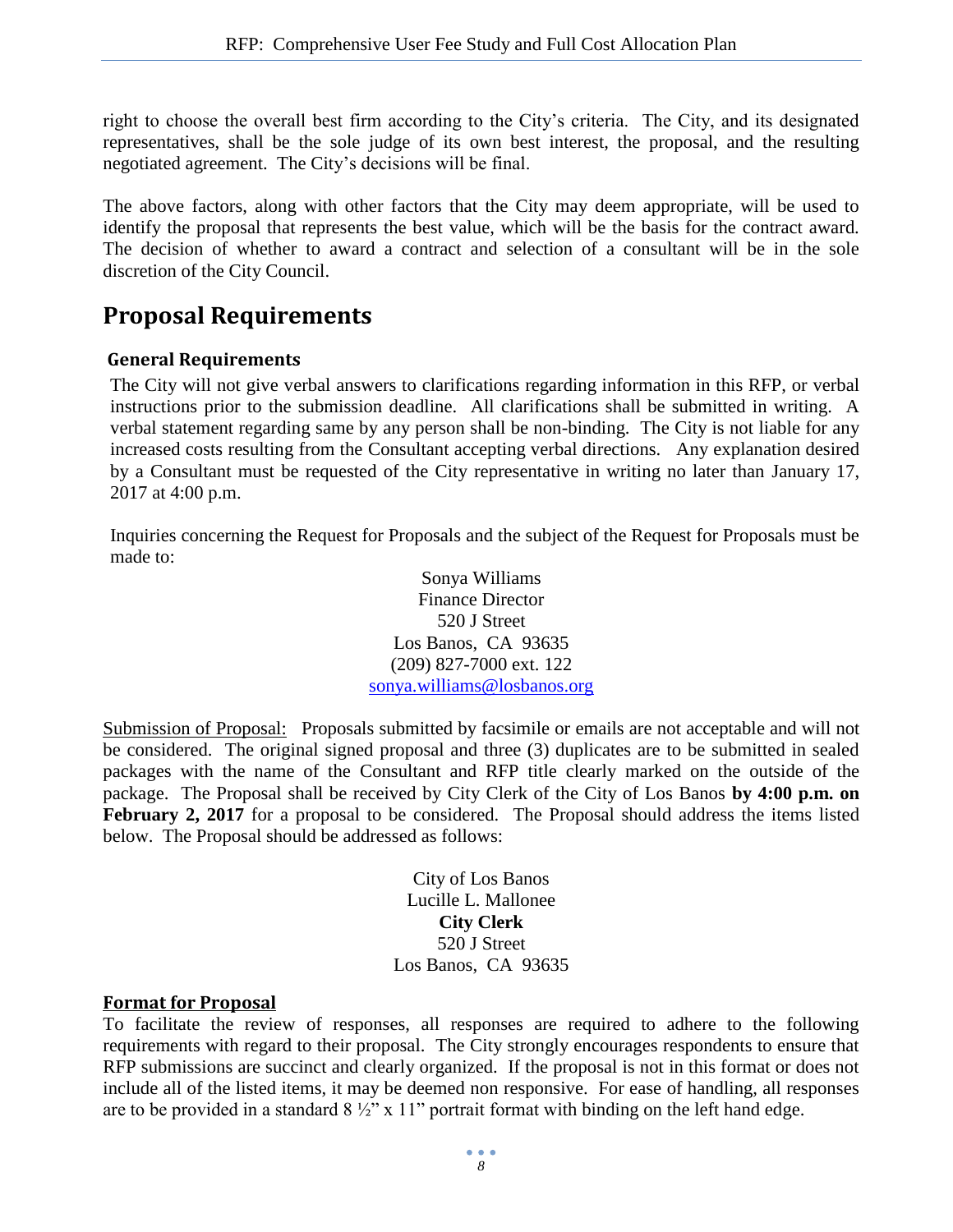- 1. Title Page showing the request for proposals subject; the firm's name; the name, address and telephone number of the contact person; and the date of the proposal.
- 2. Table of Contents identifying the materials submitted by section and page number.
- 3. Detailed Proposal following the order set forth in the Proposal Content.
- 4. Provide a timeline for the Comprehensive Fee Study and Cost Allocation Plan, indicating dates for completion of the final reports.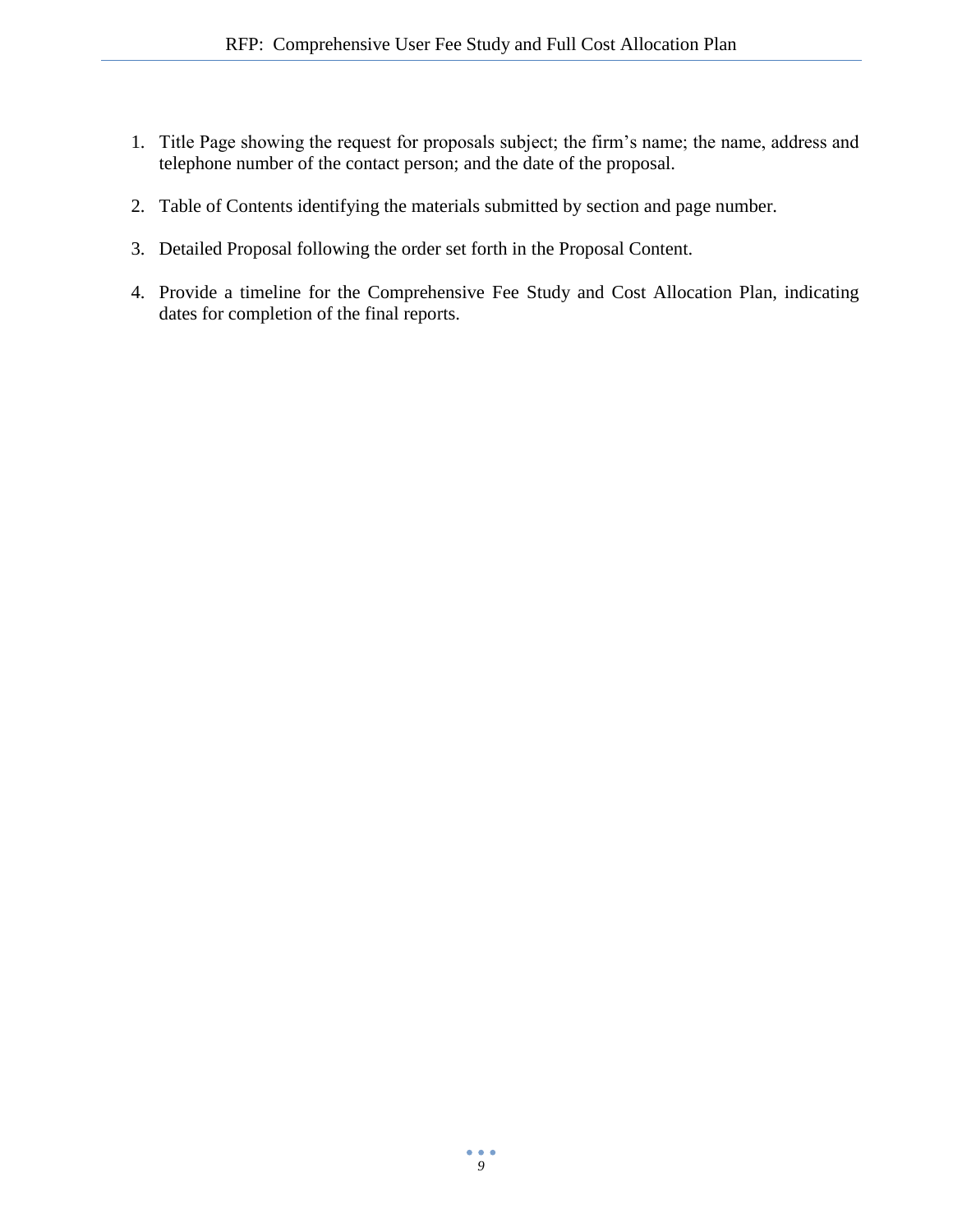### ATTACHMENT 1

# <span id="page-12-0"></span>**Special Conditions**

#### <span id="page-12-1"></span>**Contract and Insurance Requirements.**

The selected consultant shall be required to enter into a city-prepared Professional Services Agreement approved by the City Attorney. Consultants shall be prepared to accept the terms and conditions of the City's Standard Professional Services Agreement including all Insurance Requirements. The successful Consultants bid and the terms and conditions stated in this RFP will be made part of the contract between the City of Los Banos and the Consultant. This RFP outlines the specifications and requirements, but not necessarily all of the terms and conditions that will be incorporated into the final agreement between the City of Los Banos and the successful Consultant.

- **General Liability.** Consultant shall maintain commercial general liability insurance with coverage at least as broad as Insurance Services Office form CG 00 01, in an amount not less than two million dollars (\$2,000,000) per occurrence, four million dollars (\$4,000,000) general aggregate, for bodily injury, personal injury, and property damage, including without limitation, blanket contractual liability. Consultant's general liability policies shall be primary and non-contributory, and be endorsed using Insurance Services Office form CG 20 10 to provide that City and its officers, officials, employees, and agents shall be additional insureds under such policies. For construction contracts, an endorsement providing completed operations to the additional insured, ISO form CG 20 37, is also required.
- **Workers' Compensation.** Consultant shall maintain Workers' Compensation Insurance (Statutory Limits) and Employer's Liability Insurance with limits of at least one million dollars (\$1,000,000). Consultant shall submit to City, along with the certificate of insurance, a Waiver of Subrogation endorsement in favor of City, its officers, agents, employees, and volunteers.
- **Auto Liability.** Consultant shall provide auto liability coverage for owned, non-owned, and hired autos using ISO Business Auto Coverage form CA 00 01, or the exact equivalent, with a limit of no less than one million dollars (\$1,000,000) per accident. If Consultant owns no vehicles, this requirement may be met through a non-owned auto endorsement to the CGL policy
- **Professional Liability.** Consultant shall maintain professional liability insurance that insures against professional errors and omissions that may be made in performing the Services to be rendered in connection with this Agreement, in the minimum amount of one million dollars (\$1,000,000) per claim and in the aggregate. Any policy inception date, continuity date, or retroactive date must be before the effective date of this agreement, and Consultant agrees to maintain continuous coverage through a period no less than three years after completion of the services required by this agreement. The cost of such insurance shall be included in Consultant's bid.

#### <span id="page-12-2"></span>**Reservations.**

This RFP does not commit the City to award a contract, to defray any costs incurred in the preparation of a proposal pursuant to this RFP, or to procure or contract for work. No payment of any kind will be provided to the Consultant responding to this RFP, or parties they represent, for obtaining any of the information solicited.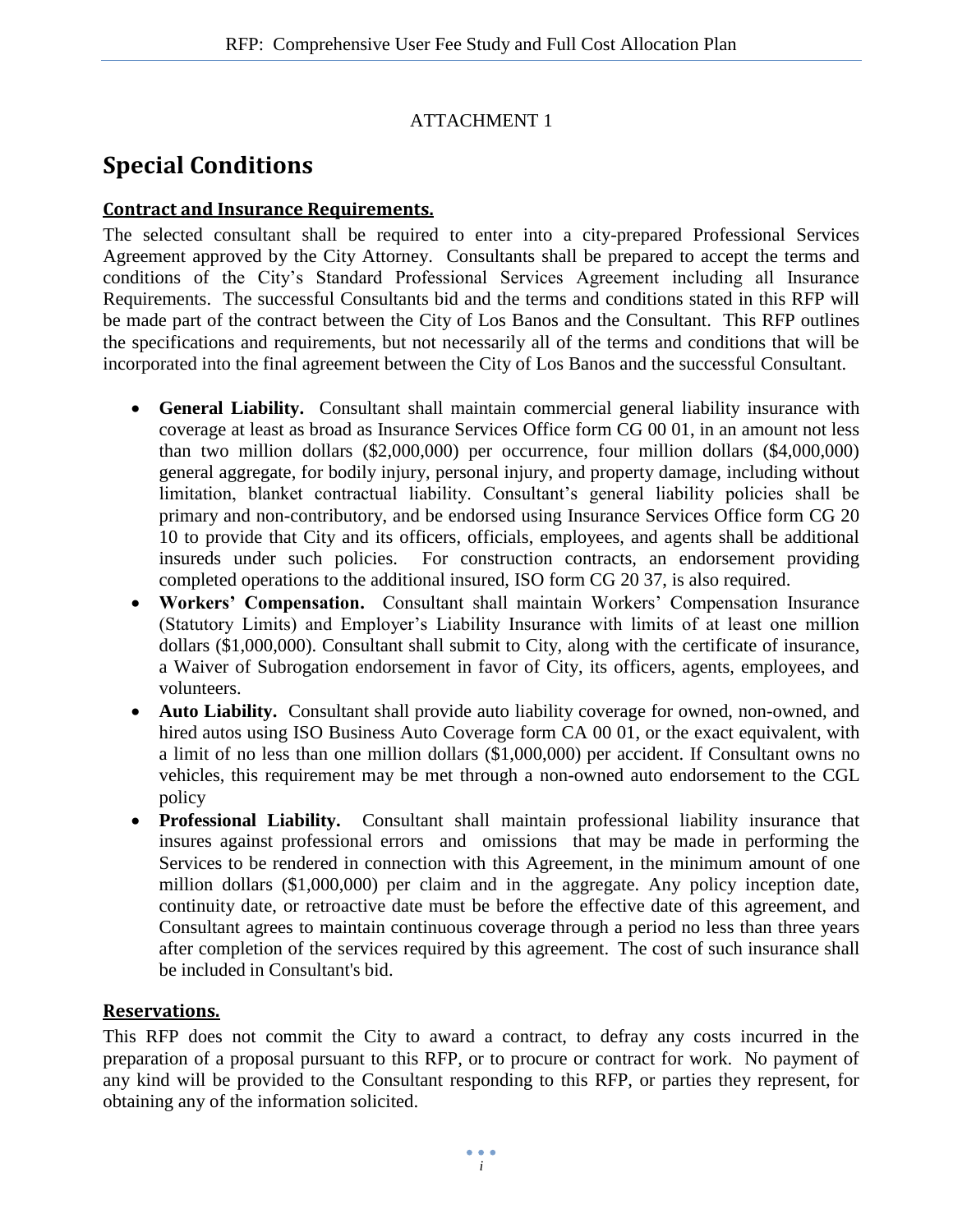#### <span id="page-13-0"></span>**Public Records.**

All proposals submitted in response to this RFP become the property of the City. Information in the proposal, unless specified as trade protected, may be subject to public review. Any information contained in the proposal that is proprietary must be clearly designated. Marking the entire proposal as proprietary will be neither accepted nor honored. Proprietary information submitted in response to this RFP will be handled in accordance with the California Public Records Act.

#### <span id="page-13-1"></span>**Right to Cancel and Amend.**

The City reserves the right to cancel, for any or no reason, in part or in its entirety, this RFP, including but not limited to: selection schedule, submittal date, and submittal requirements. If the City cancels or revises the RFP, all Consultants will be notified in writing.

#### <span id="page-13-2"></span>**Additional Information.**

The City reserves the right to request additional information and/or clarification from any or all Consultants.

#### <span id="page-13-3"></span>**Conflict of Interest.**

Consultant covenants that the company, its officers, employees and/or agents presently have no interest, and shall not acquire any interest, direct or indirect, financial or otherwise, which would conflict in any manner or degree with the performance of the services requested herein by the City. Consultant further covenants that, in the performance of any contract or agreement resulting from this RFP, no subcontator or person having such an interest shall be employed. Consultant certifies that to the best of Consultant's knowledge, no one who has or will have any financial interest under any contract or agreement resulting from this RFP is an officer or employee of the City.

#### <span id="page-13-4"></span>**Release of Public Information.**

Consultants who respond to this RFP who wish to release information to the public regarding selection, contract award or data provided by the City must receive prior written approval from the City before disclosing such information to the public.

#### <span id="page-13-5"></span>**Non-Assignment.**

If a contract is awarded, the selected Consultant shall neither assign, nor delegate, in part or in whole, any duties without the prior written consent of the City which shall not be unreasonably withheld.

#### <span id="page-13-6"></span>**Collusion.**

Each Consultant certifies that the company, its officers, employees and/or agents are not a party to any collusive action, fraud, or any action that may be in violation of the Sherman Antitrust Act. The Consultant certifies that the company, its officers, employees and/or agents have not offered or received any kickbacks or inducements from any other bidding Consultant, supplier, manufacturer, or subcontractor in connection with the proposal and that the company, its officers, employees and/or agents have not conferred on any public employee having official responsibility for this procurement transaction any payment, loan, subscription, advance, deposit of money, services, or anything of more than nominal value. Any or all bids shall be rejected if there is any reason to believe collusion exists among the bidding Consultants. More than one bid from an individual, firm, partnership, corporation, or association under the same or different names may be rejected.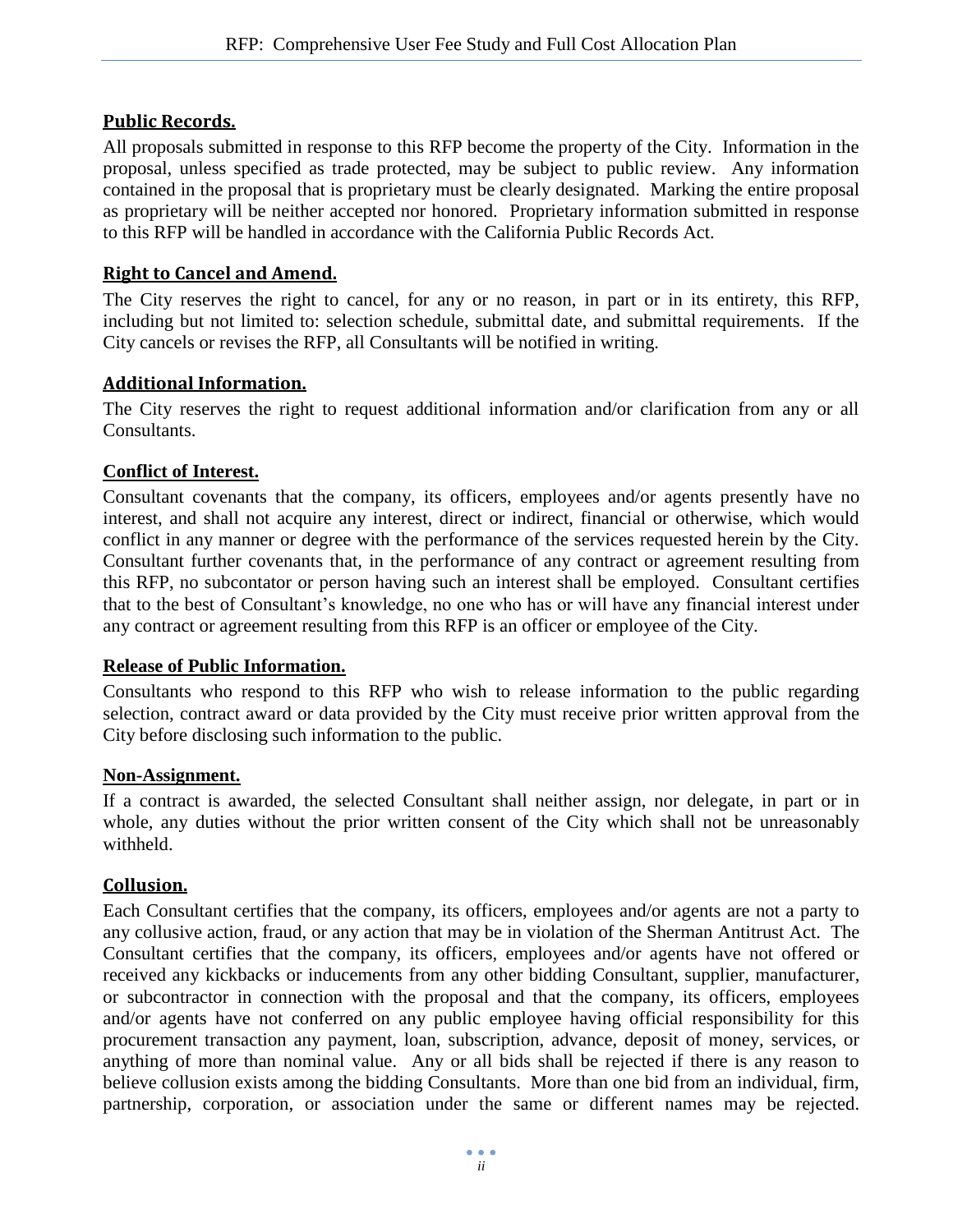Reasonable grounds for believing that a bidding Consultant has interest in more than one proposal for the work being proposed may result in rejection of all bids in which the bidding Consultant is believed to have interest.

#### <span id="page-14-0"></span>**Debarment.**

By submitting a proposal, the Consultant certifies that the company is not currently debarred from submitting proposals and/or bids for contracts issued by any City or political subdivision or agency of the State of California, and that it is not an agent of a person or entity that is currently debarred from submitting proposals and/or bids for contracts issued by any City or political subdivision or agency of the State of California.

#### <span id="page-14-1"></span>**Equal Employment Opportunity Compliance.**

The selected Consultant shall not discriminate against any employee or applicant for employment because of race, creed, color, or national origin. The Consultant shall take affirmative action to ensure that all employees and applicants for employment shall be treated with equality in all aspects of employment processes including, but not limited to, hiring, transfer, promotion, training, compensation and termination, regardless of their race, creed, color, sex, national origin, age, or physical handicap.

#### <span id="page-14-2"></span>**Right to Audit.**

The selected Consultant shall maintain such financial records and other records as may be prescribed by the City or by applicable federal and state laws, rules, and regulations. The selected Consultant shall retain these records for a period of three years after final payment, or until they are audited by the City, whichever event occurs first. These records shall be made available during the term of the contract or service agreement and the subsequent three-year period for examination, transcription, and audit by the City or its designees.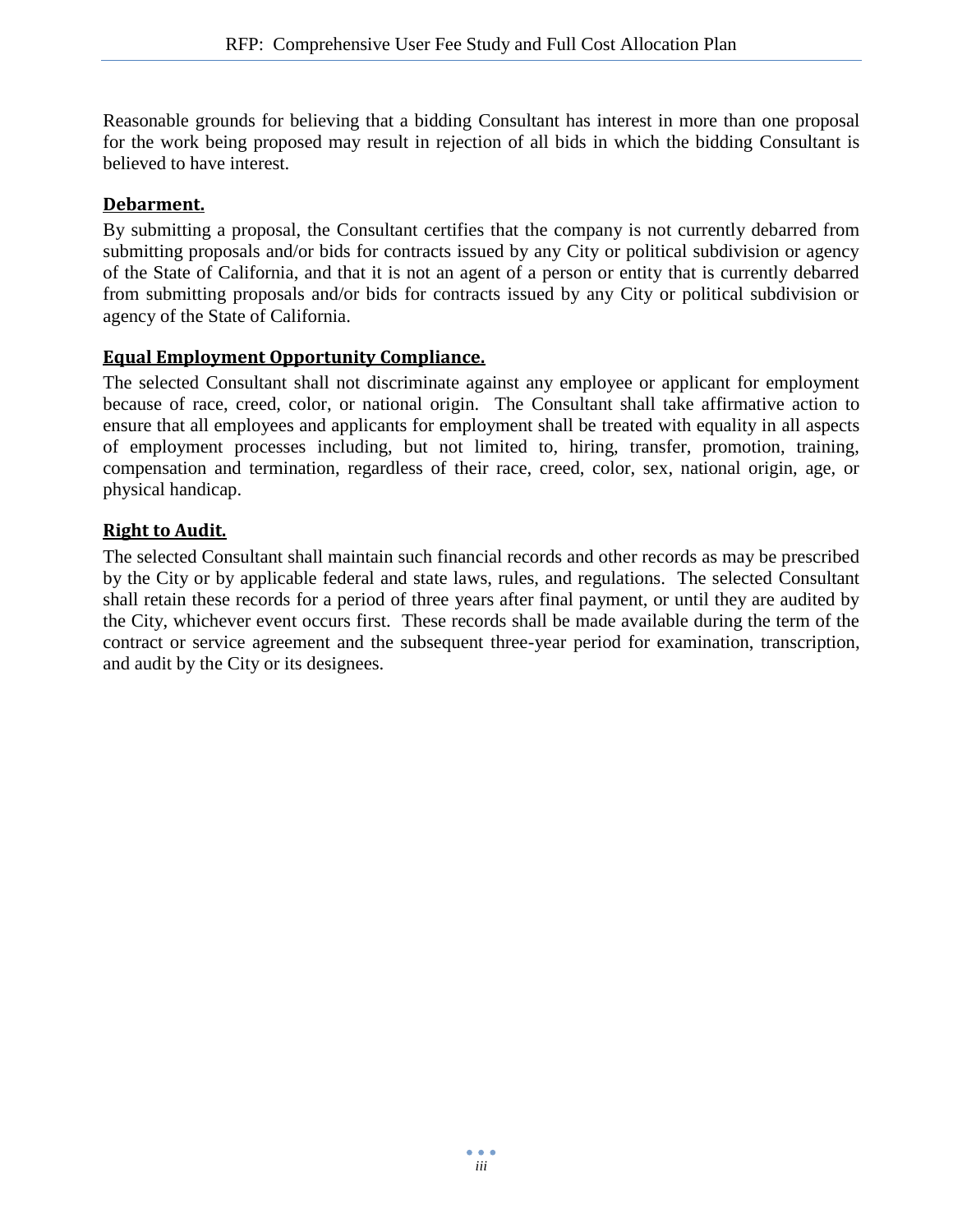#### ATTACHMENT 2

## **Professional Services Agreement**

**FOR <<Description of Services>> SERVICES [<<Consultant Name>>]**

<span id="page-15-0"></span>THIS AGREEMENT is made and entered into this day of 20, by and between the City of Los Banos, a municipal Corporation (herein referred to as "City") and <<Consultant Name>> (herein referred to as "Consultant").

#### **RECITALS**

A. WHEREAS, City proposes to have Consultant perform the services described herein below;

B. WHEREAS, Consultant represents that it has that degree of specialized expertise contemplated within California Government Code, Section 37103, and holds all necessary licenses to practice and perform the services herein contemplated;

C. WHEREAS, City has solicited and received a proposal from Consultant, has reviewed the previous experience and evaluated the expertise of Consultant, and desires to retain Consultant to render professional services under the terms and conditions set forth in this Agreement;

D. WHEREAS, City and Consultant desire to contract for specific services described below and desire to set forth their rights, duties and liabilities in the services to be performed; and

E. WHEREAS, no official or employee of City has a financial interest, within the provisions of California Government Code, Sections 1090-1092, in the subject matter of this Agreement.

NOW, THEREFORE, for and in consideration of the mutual covenants and conditions contained herein, the parties hereby agree as follows:

1. **Term.** <<The term of this Agreement shall commence upon execution of this Agreement and City's issuance to Consultant a notice to proceed for all or a portion of the work and shall terminate upon City's acceptance and payment for all or such portion of the work as was authorized by such notice, unless terminated earlier as set forth herein.>>

#### [ALTERNATIVE]

<<The term of this Agreement shall commence on the above written date, and shall terminate on the \_\_\_ day of \_\_\_\_\_\_\_\_, 20\_\_\_, unless terminated earlier as set forth herein.>>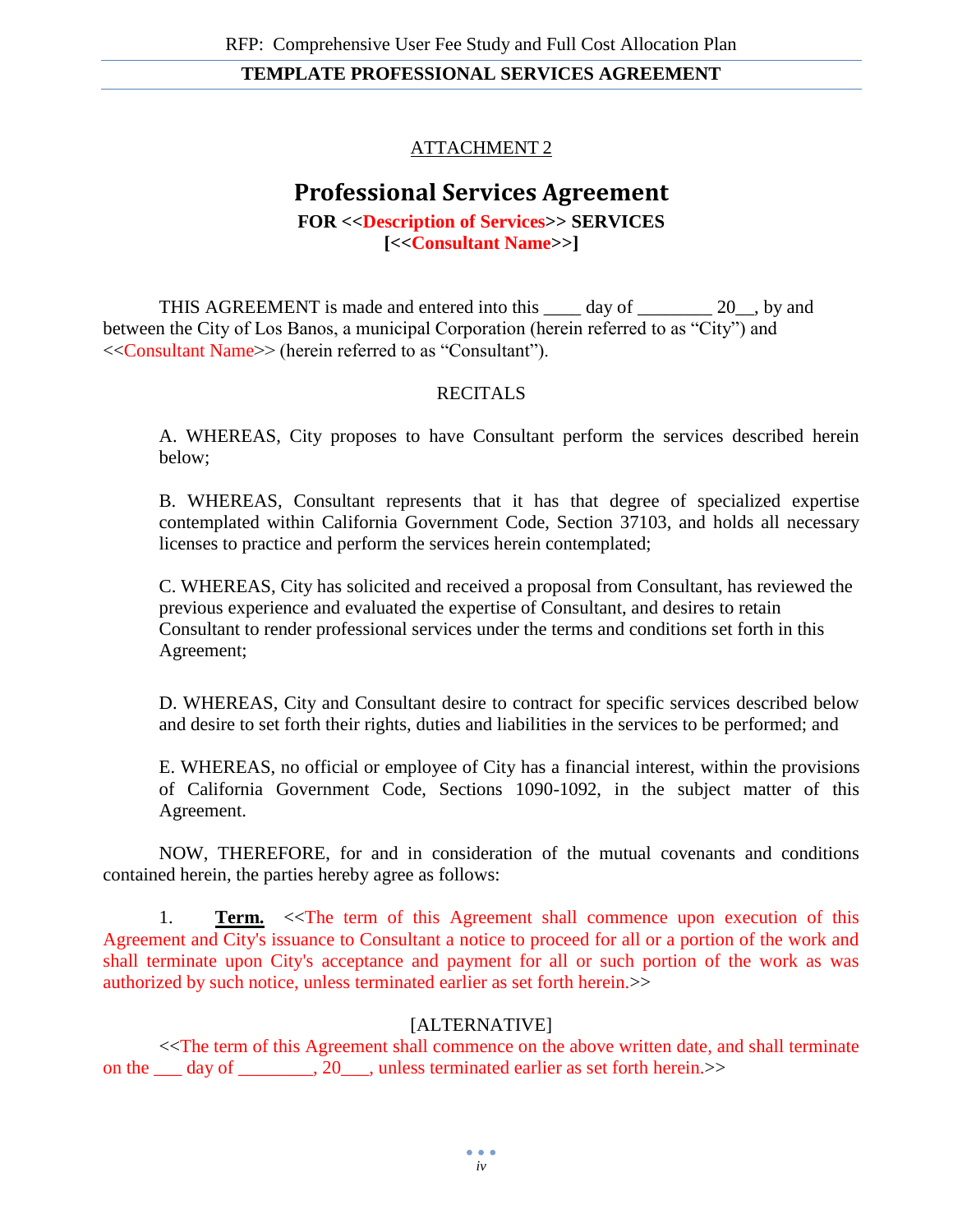2. **Scope of Services.** <<Consultant shall provide the professional services described in the City's Request for Proposal ("RFP") attached hereto as **Exhibit \_\_** and incorporated herein by reference and Consultant's Response to City's RFP (the "Proposal"). A copy of said Proposal is attached hereto as **Exhibit \_\_** and incorporated herein by this reference.>>

#### [ALTERNATIVE]

<< Consultant shall diligently perform all the services described in the Scope of Services attached hereto as **Exhibit \_\_** and incorporated herein by reference. The City may elect to delete certain tasks of the Scope of Services at its sole discretion.>>

Notwithstanding services described above, the City may request and Consultant may agree to perform other services. The scope of such services and compensation shall be agreed to in writing, signed by both parties and shall become a part of this Agreement.

2.1. All professional services shall be performed by Consultant or under Consultant's supervision. All professional services to be provided by Consultant pursuant to this Agreement shall be provided by personnel experienced in their respective fields and in a manner consistent with the standards of care, diligence and skill ordinarily exercised by professional Consultants in accordance with sound professional practices.

2.2 Consultant acknowledges that City may enter into agreements with other consultants for services similar to the services that are subject to this Agreement or may have its own employees perform services similar to those services contemplated by this Agreement.

3. **Time of Performance. <<**Time is of the essence in the performance of services under this Agreement and the services shall be performed to completion in a diligent and timely manner. The failure by Consultant to perform the services in a diligent and timely manner may result in termination of this Agreement by City.>>

#### [ALTERNATIVE]

<< Time is of the essence in the performance of services under this Agreement and Consultant shall perform the services in accordance with the Project Schedule attached hereto as **Exhibit** \_\_ and incorporated herein by reference. The failure by Consultant to strictly adhere to the schedule may result in termination of this Agreement by City.>>

Notwithstanding the foregoing, Consultant shall not be responsible for delays due to causes beyond Consultant's reasonable control. However, in the case of any such delay in the services to be provided for the Project, each party hereby agrees to provide notice to the other party so that all delays can be addressed.

4. **Compensation.** << City shall pay Consultant for the services on a time and expense not-to-exceed basis in accordance with the provisions of this Section and the Pricing Proposal submitted by Consultant attached hereto as **Exhibit \_\_** and incorporated herein by reference. Consultant's compensation for all work performed in accordance with this Agreement, including all reimbursable items and sub Consultant fees, shall not exceed **<<**dollar amount**>>** unless authorized in writing by the City and approved by the City Council.>>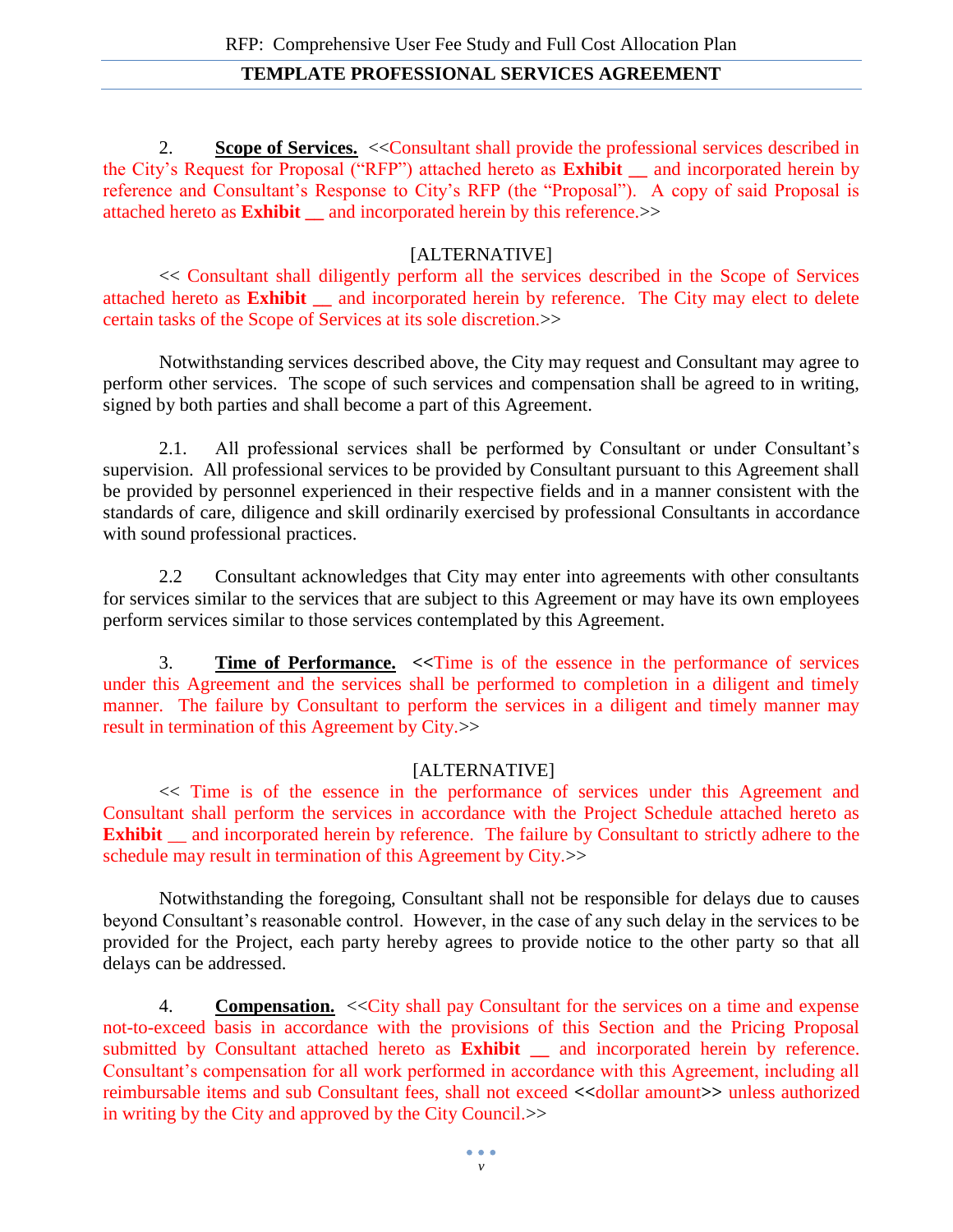#### [ALTERNATIVE]

<< Consultant shall be paid in accordance with the fee schedule set forth in **Exhibit** \_\_ attached hereto and made a part of this Agreement (the "Fee Schedule"). Consultant's compensation shall in no case exceed << dollar amount.>>>>

#### [ALTERNATIVE]

<< City shall pay Consultant for the services on a time and expense not-to-exceed basis in accordance with the provisions of and the Project Budget this Section and the Staff Hour and Fee Estimate as well as the Consultant's Schedule of Charges as set forth in **Exhibit** \_\_ and incorporated herein by reference. Consultant's compensation for all work performed in accordance with this Agreement, including all reimbursable items and sub consultant fees, shall not exceed <<dollar amount>> without additional authorization from City.>>

4.1 Consultant shall submit monthly invoices to City describing the work performed the preceding month. Consultant's bills shall include the name of the person who performed the work, a brief description of the services performed and the specific Task in the Scope of Services to which it relates, the date the services were performed, the number of hours spent on all work billed on an hourly basis, and a description of any reimbursable expenditures. No billing rate changes shall be made during the term of this Agreement without the prior written approval of City. City shall pay Consultant no later than thirty (30) days after receipt of the monthly invoice by the City.

4.2 City shall reimburse Consultant only for those costs or expenses specifically approved in this Agreement, or specifically approved in advance by City. Unless otherwise approved, such costs shall be limited and in accordance with Schedule of charges set forth in the Proposal attached hereto as **Exhibit** \_\_ and incorporated herein by reference.

4.3 Consultant shall not receive any compensation for Additional Work without the prior written authorization of City. As used herein, "Additional Work" means any work that is determined by City to be necessary for the proper completion of the Project, but which is not included within the Scope of Services and which the parties did not reasonably anticipate would be necessary at the execution of this Agreement. Compensation for any authorized Additional Work shall be billed in accordance with the Billing Rates as set forth in **Exhibit \_\_** and on the terms set forth in this Article 4.

5. **Contract Administration.** The << identify city representative by title>> shall have the authority to act for City under this Agreement. The  $\le$  dentify city representative by title  $\ge$  or his/her authorized representative shall represent City in all matters pertaining to the services to be rendered pursuant to this Agreement. Consultant shall designate a representative for purposes of this Agreement who shall have the authority to act for Consultant under this Agreement.

6. **Project Managers.** City shall designate a Project Manager to work directly with Consultant in the performance of this Agreement. Consultant shall designate a Project Manager, who shall coordinate all phases of the Project. This Project Manager shall be available to City at all reasonable times during the Agreement term. Consultant has designated  $\le$ name of project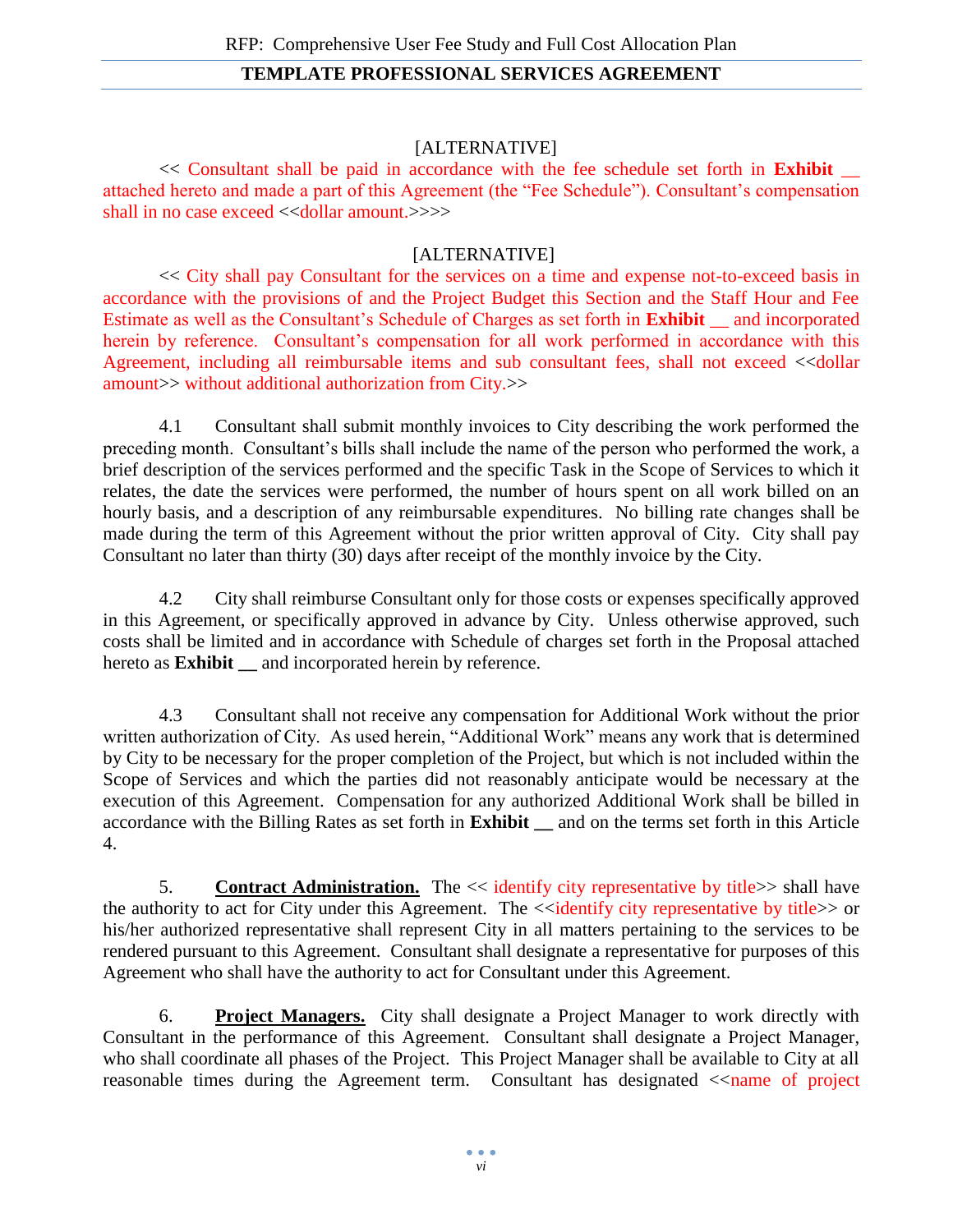manager>>, to be its Project Manager. Consultant shall not remove or reassign the Project Manager without the prior written consent of City. City's approval shall not be unreasonably withheld.

7. **Indemnification.** When the law establishes a professional standard of care for Consultant's Services, to the fullest extent permitted by law, Consultant shall indemnify, protect, defend, and hold harmless City and any and all of its officials, employees and agents from and against any and all losses, liabilities, damages, costs, and expenses, including legal counsel's fees and costs but only to the extent the Consultant (and its Sub consultants), are responsible for such damages, liabilities and costs on a comparative basis of fault between the Consultant (and its Sub consultants) and the City in the performance of professional services under this agreement.

Other than in the performance of professional services and to the full extent permitted by law, Consultant shall indemnify, defend, and hold harmless City, and any and all of its employees, officials and agents from and against any liability (including liability for claims, suits, actions, arbitration proceedings, administrative proceedings, regulatory proceedings, losses, expenses or costs of any kind, whether actual, alleged or threatened, including legal counsel's fees and costs, court costs, interest, defense costs, and expert witness fees), where the same arise out of, are a consequence of, or are in any way attributable to, in whole or in part, the performance of this Agreement by Consultant or by any individual or City for which Consultant is legally liable, including, but not limited to officers, agents, employees, or subcontractors of Consultant.

Notwithstanding the foregoing, nothing herein shall be construed to require Consultant to indemnify the Indemnified Parties from any Claim arising from the active negligence or willful misconduct of the Indemnified Parties. Nothing in this indemnity shall be construed as authorizing any award of attorney's fees in any action on or to enforce the terms of this Agreement. This indemnity shall apply to all claims and liability regardless of whether any insurance policies are applicable. The policy limits do not act as a limitation upon the amount of indemnification to be provided by the Consultant.

In the event the City indemnitees are made a party to any action, lawsuit, or other adversarial proceeding arising from Consultant's performance of this agreement, the Consultant shall provide a defense to the City indemnitees, or at the City's option, reimburse the City indemnitees their costs of defense, including reasonable legal counsels' fees, incurred in defense of such claims.

8. **Insurance.** Without limiting Consultant's indemnification of City, and prior to commencement of work, Consultant shall obtain, provide and maintain at its own expense during the term of this Agreement, a policy or policies of liability insurance of the type and amounts described below and in a form satisfactory to City.

A. *Certificates of Insurance.* Consultant shall provide certificates of insurance with original endorsements to City as evidence of the insurance coverage required herein. Insurance certificates must be approved by the City Attorney prior to commencement of performance or issuance of any permit. Current certification of insurance shall be kept on file with City at all times during the term of this Agreement.

B. *Signature.* A person authorized by the insurer to bind coverage on its behalf shall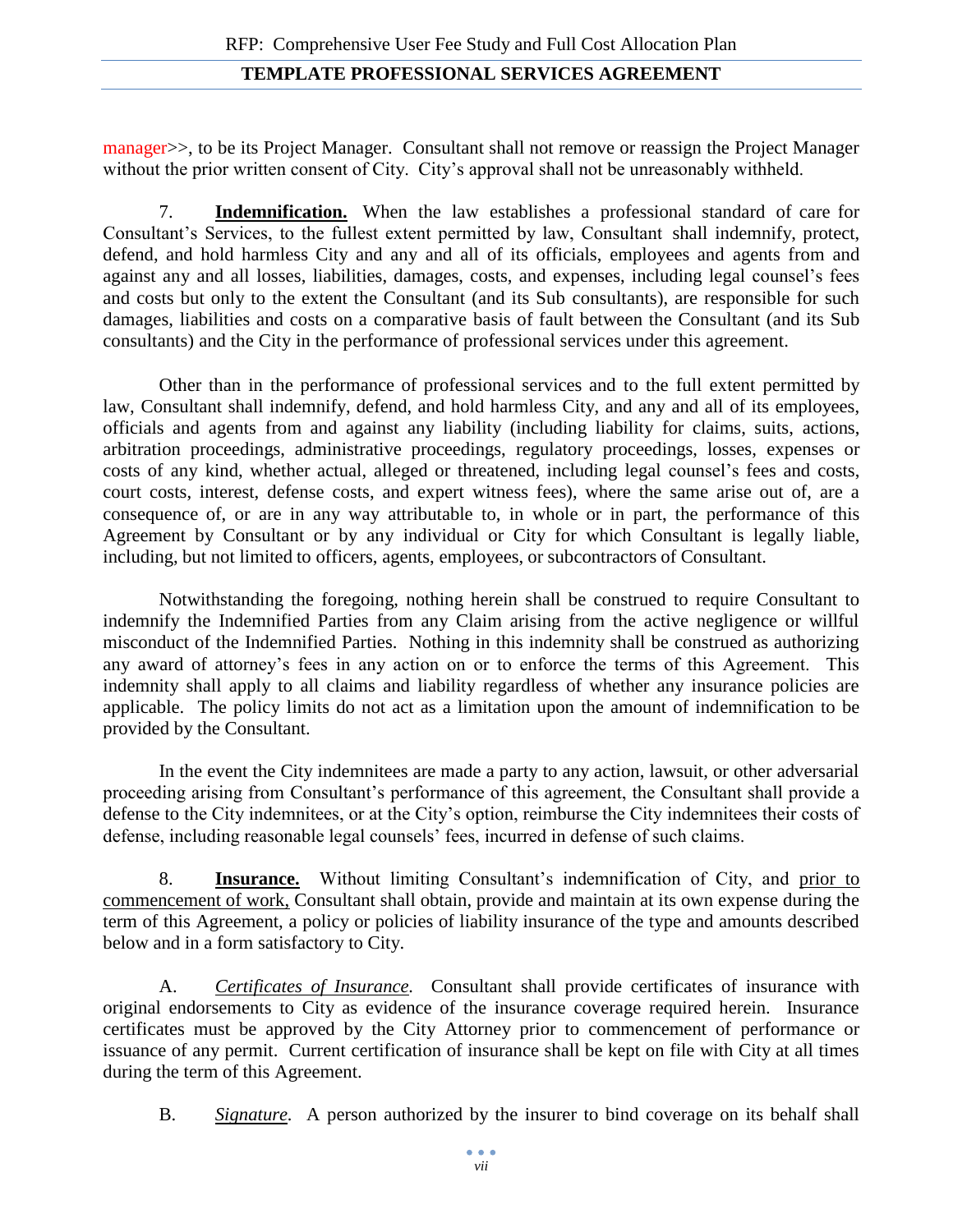sign certification of all required policies.

C. *Acceptable Insurers.* All insurance policies shall be issued by an insurance company currently authorized by the Insurance Commissioner to transact business of insurance in the State of California, with an assigned policyholders' Rating of A (or higher) and Financial Size Category Class VII (or larger) in accordance with the latest edition of Best's Key Rating Guide, unless otherwise approved by the City Attorney.

#### D. *Coverage Requirements*.

i. Workers' Compensation Coverage. Consultant shall maintain Workers' Compensation Insurance (Statutory Limits) and Employer's Liability Insurance with limits of at least one million dollars (\$1,000,000). Consultant shall submit to City, along with the certificate of insurance, a Waiver of Subrogation endorsement in favor of City, its officers, agents, employees, and volunteers.

ii. General Liability Coverage. Consultant shall maintain commercial general liability insurance with coverage at least as broad as Insurance Services Office form CG 00 01, in an amount not less than two million dollars (\$2,000,000) per occurrence, four million dollars (\$4,000,000) general aggregate, for bodily injury, personal injury, and property damage, including without limitation, blanket contractual liability. Consultant's general liability policies shall be primary and non-contributory, and be endorsed using Insurance Services Office form CG 20 10 to provide that City and its officers, officials, employees, and agents shall be additional insureds under such policies. For construction contracts, an endorsement providing completed operations to the additional insured, ISO form CG 20 37, is also required.

iii. Automobile Liability Coverage. Consultant shall provide auto liability coverage for owned, non-owned, and hired autos using ISO Business Auto Coverage form CA 00 01, or the exact equivalent, with a limit of no less than one million dollars (\$1,000,000) per accident. If Consultant owns no vehicles, this requirement may be met through a non-owned auto endorsement to the CGL policy.

iv. Professional Errors and Omissions Insurance. Consultant shall maintain professional liability insurance that insures against professional errors and omissions that may be made in performing the Services to be rendered in connection with this Agreement, in the minimum amount of one million dollars (\$1,000,000) per claim and in the aggregate. Any policy inception date, continuity date, or retroactive date must be before the effective date of this agreement, and Consultant agrees to maintain continuous coverage through a period no less than three years after completion of the services required by this agreement. The cost of such insurance shall be included in Consultant's bid.

E. *Endorsements.* Each general liability and automobile liability insurance policy shall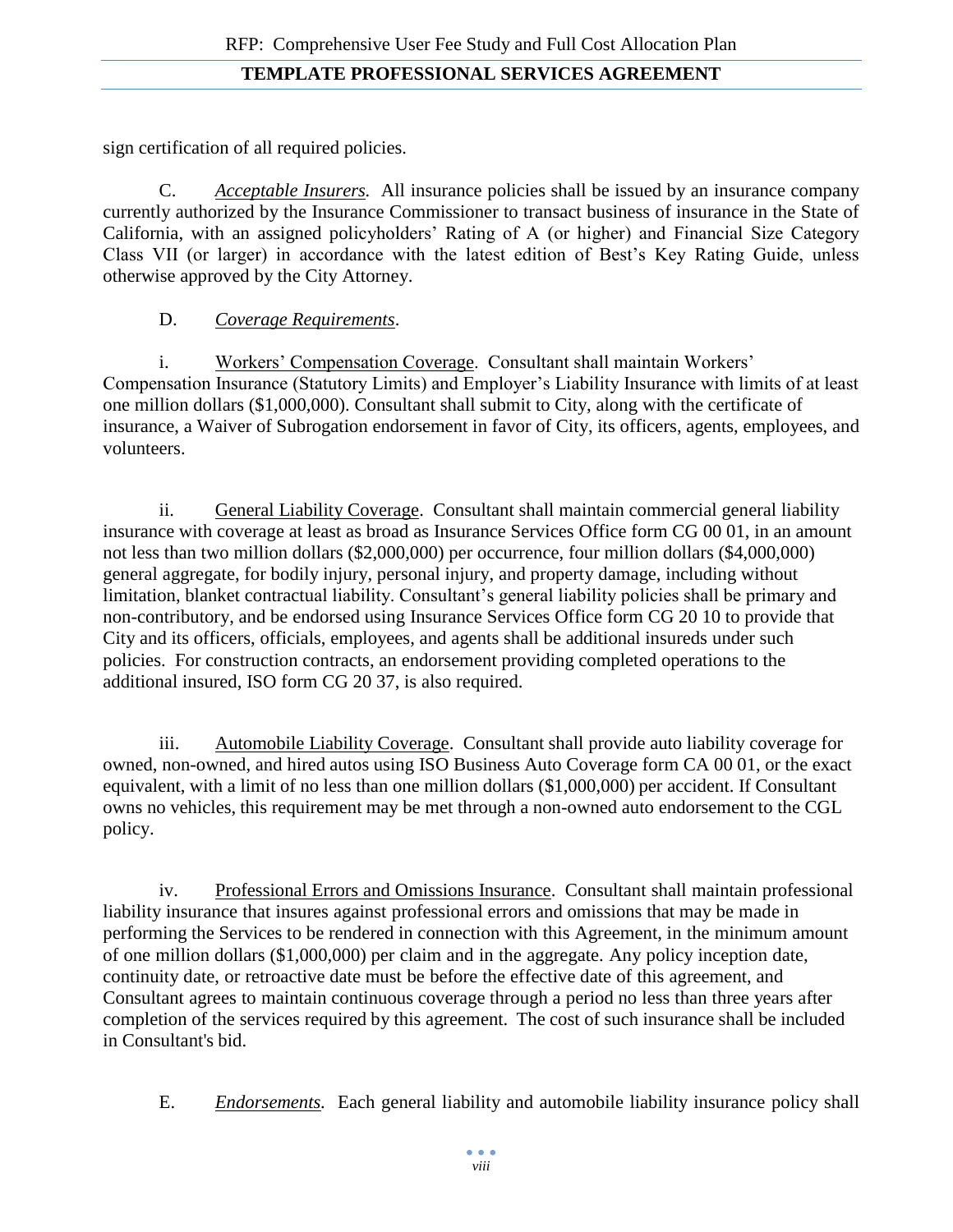be endorsed with the following specific language:

i. The City, its elected or appointed officers, officials, employees, agents and volunteers are to be covered as additional insureds with respect to liability arising out of work performed by or on behalf of the Consultant.

ii. This policy shall be considered primary insurance as respects to City, its elected or appointed officers, officials, employees, agents and volunteers as respects to all claims, losses, or liability arising directly or indirectly from the Consultant's operations or services provided to City. Any insurance maintained by City, including any self-insured retention City may have, shall be considered excess insurance only and not contributory with the insurance provided hereunder.

iii. This insurance shall act for each insured and additional insured as though a separate policy had been written for each, except with respect to the limits of liability of the insuring company.

iv. The insurer waives all rights of subrogation against City, its elected or appointed officers, officials, employees, agents and volunteers.

v. Any failure to comply with reporting provisions of the policies shall not affect coverage provided to City, its elected or appointed officers, officials, employees, agents or volunteers.

vi. The insurance provided by this policy shall not be suspended, voided, canceled, or reduced in coverage or in limits, by either party except after thirty (30) calendar days (10 calendar days written notice of non-payment of premium) written notice has been received by City.

8.1 Nothing in this Section shall be construed as limiting in any way, the indemnification provision contained in this Agreement, or the extent to which Consultant may be held responsible for payments of damages to persons or property.

9. **Nondiscrimination.** In the performing of this Agreement, Consultant shall not discriminate against any subcontractor, employee or applicant for employment because of race, religious creed, color, national origin, ancestry, physical disability, mental disability, medical condition, marital status, sex, age, or sexual orientation race, religion, color, national origin, handicap, ancestry, sex or age.

10. **Independent Contractor.** It is understood that City retains Consultant on an independent contractor basis and Consultant is not an agent or employee of City. The manner and means of conducting the work are under the control of Consultant, except to the extent they are limited by statute, rule or regulation and the expressed terms of this Agreement. Nothing in this Agreement shall be deemed to constitute approval for Consultant or any of Consultant's employees or agents, to be the agents or employees of City. Consultant shall have the responsibility for and control over the means of performing the work, provided that Consultant is in compliance with the terms of this Agreement. Anything in this Agreement that may appear to give City the right to direct Consultant as to the details of the performance or to exercise a measure of control over Consultant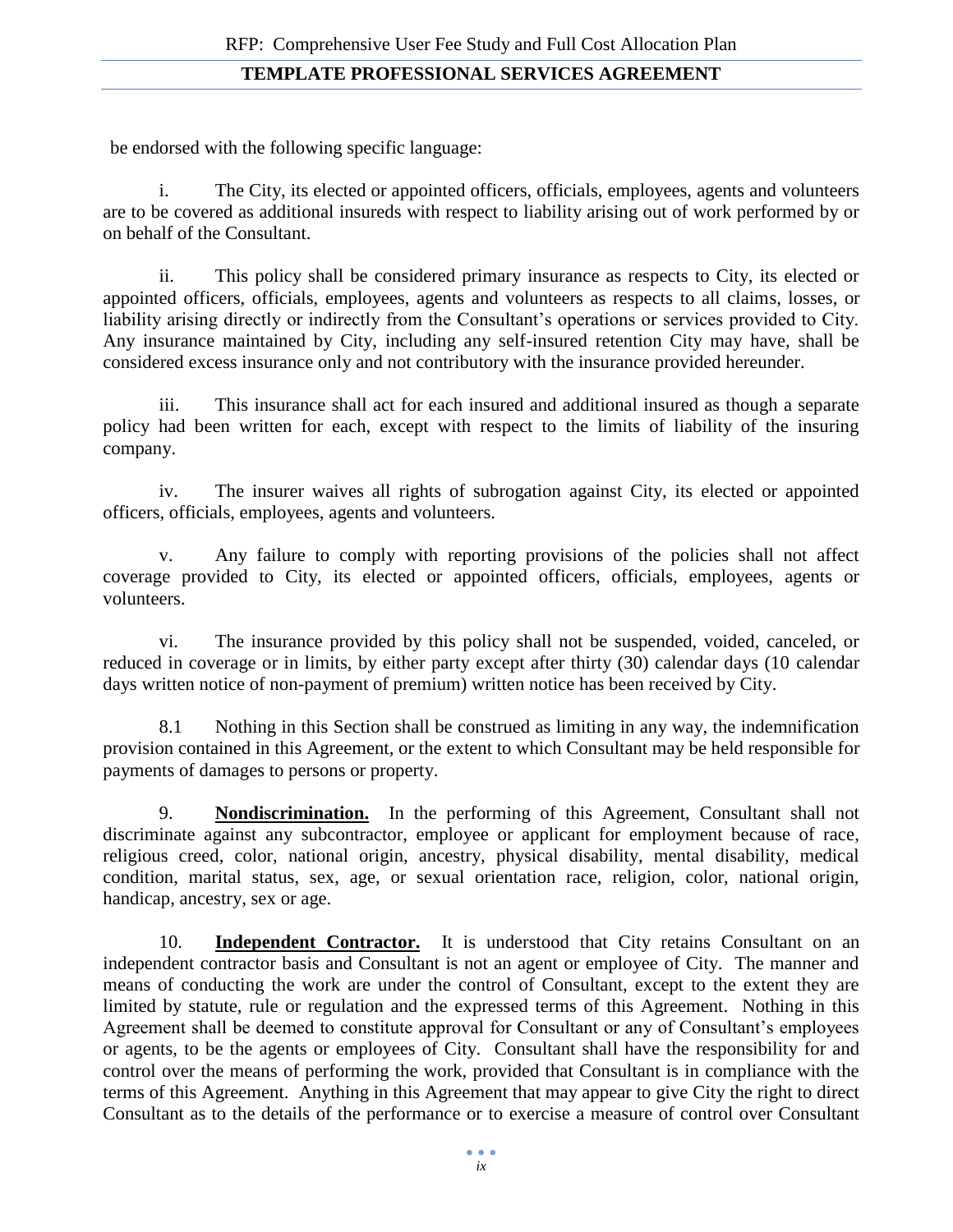shall mean only that Consultant shall follow the desires of City with respect to the results of the services.

10.1 The Consultant shall at all times remain an independent Contractor with respect to the services to be performed under this Agreement and shall be responsible for the payment of Federal and State Employer Withholding Taxes, Unemployment Insurance Taxes, FICA Taxes, Retirement, Life and/or Medical Insurance, and Worker's Compensation Insurance for the employees of the Consultant or any other person performing services under this Agreement. Consultant and its employees are not entitled to the rights or benefits afforded to City's employees, including disability or unemployment insurance, workers' compensation, medical insurance, sick leave, or any other employment benefit. Consultant agrees to indemnify and hold City harmless from any claims, costs, losses, fees, penalties, interest, or damages suffered by City as a result of any claim by any person or entity contrary to the provisions of this Section 10.

11. **Ownership of Documents.** All documents, information and materials of any and every type prepared by the Consultant pursuant to this Agreement shall be the property of the City. Such documents shall include but not be limited to all findings, reports, documents, information and data including, but not limited to, electronic media, computer tapes or discs, files, and tapes furnished or prepared or accumulated by the Consultant in performing work under this Agreement, whether completed or in process.

12. **Confidentiality.** All City information disclosed to Consultant during the course of performance of services under this Agreement shall be treated as confidential and shall not be disclosed to any other persons or parties except as authorized by City, excepting that information which is public record and subject to disclosure pursuant to the Public Records Act, or otherwise required by law. All documents, including drafts, notes and communications that result from the services in this Agreement, shall be kept confidential unless City authorizes in writing the release of information, excepting that information which is public record and subject to disclosure pursuant to the Public Records Act, or otherwise required by law..

13. **Access to Records.** Consultant shall maintain all books, records, documents, accounting ledgers, and similar materials relating to work performed for City under this Agreement on file for at least three (3) years following the date of final payment to Consultant by City. Any duly authorized representative(s) of City shall have access to such records for the purpose of inspection, audit and copying at reasonable times, during Consultant's usual and customary business hours. Consultant shall provide proper facilities to City's representative(s) for access and inspection. Consultant shall be entitled to reasonable compensation for time and expenses relate to such access and inspection activities, which shall be considered to be an additional service to the City, subject to the provisions of Section 4 hereinabove.

14. **Conflict of Interest.** The Consultant or its employees may be subject to the provisions of the California Political Reform Act of 1974 (the "Act"), which (1) requires such persons to disclose any financial interest that may foreseeably be materially affected by the work performed under this Agreement, and (2) prohibits such persons from making, or participating in making, decisions that will foreseeably financially affect such interest.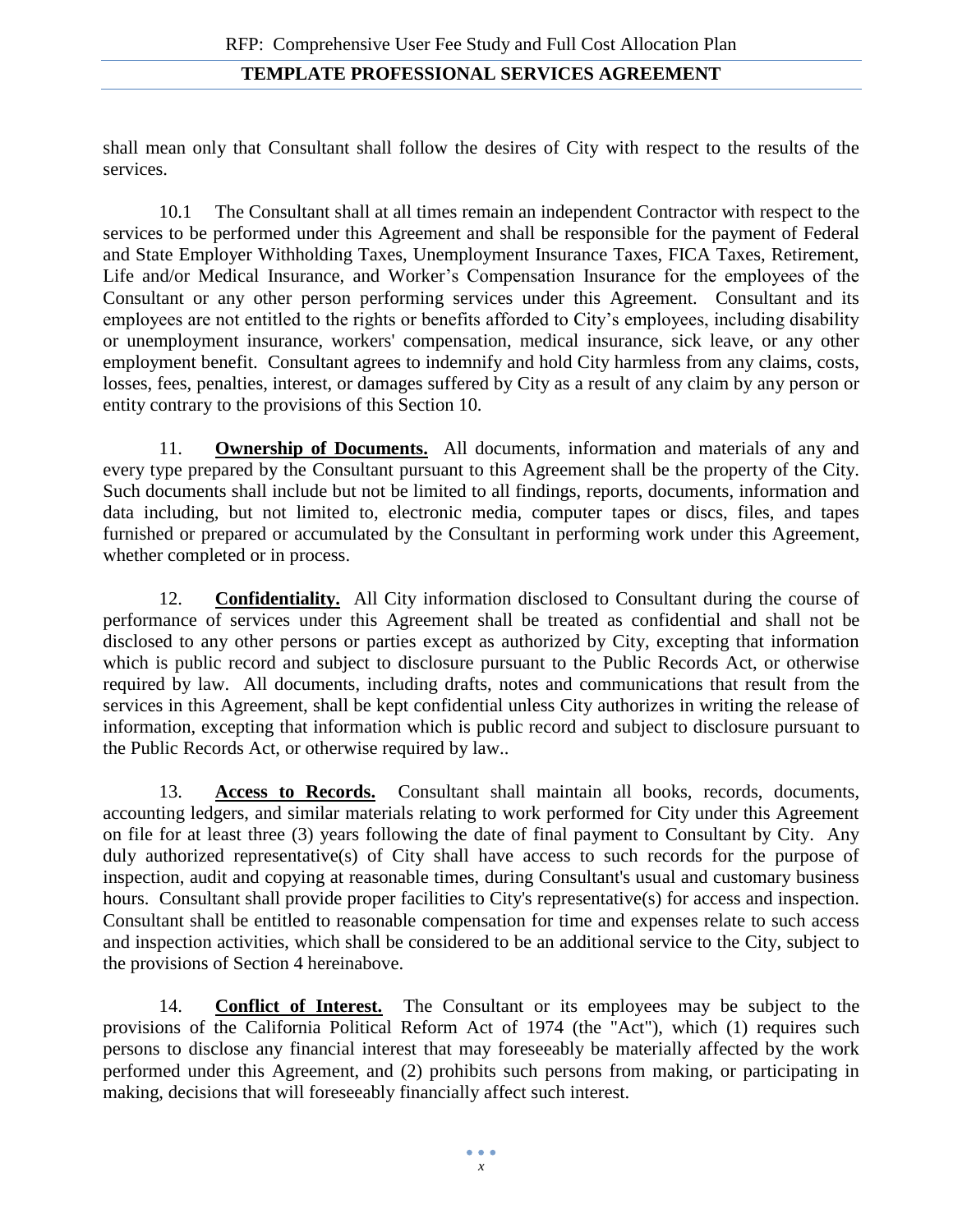If subject to the Act, Consultant shall conform to all requirements of the Act. Failure to do so constitutes a material breach and is grounds for immediate termination of this Agreement by City. Consultant shall indemnify and hold harmless City for any and all claims for damages resulting from Consultant's violation of this Section.

Consultant represents that neither Consultant, nor any of its employees, agents or subcontractors, have a conflict of interest with respect to the work to be performed under this Agreement, nor shall such individuals, during this term of this Agreement, acquire any interest, which would conflict in any manner with the performances of services hereunder.

15. **Assignment.** This is a personal service contract, and the duties set forth herein shall not be delegated or assigned to any person or entity without the prior written consent of City. Consultant may engage a subcontractor(s) as permitted by law and may employ other personnel to perform services contemplated by this Agreement at Consultant's sole cost and expense.

16. **Compliance with Laws, Rules, Regulations.** Consultant shall perform the services required by this Agreement in compliance with all applicable Federal and California employment laws including, but not limited to, those laws related to minimum hours and wages; occupational health and safety; fair employment and employment practices; workers' compensation insurance and safety in employment; and all other Federal, State and local laws and ordinances applicable to the services required under this Agreement. Consultant shall indemnify and hold harmless City from and against all claims, demands, payments, suits, actions, proceedings, and judgments of every nature and description including attorneys' fees and costs, presented, brought, or recovered against City for, or on account of any liability under any of the above-mentioned laws, which may be incurred by reason of Consultant's performance under this Agreement.

17. **Integration; Amendment.** This Agreement represents the entire understanding of City and Consultant as to those matters contained herein. No prior oral or written understanding shall be of any force or effect with respect to those matters covered in it. This Agreement may not be modified or altered except by amendment in writing sign by both parties.

18. **Severability.** If any part of this Agreement is found to be in conflict with applicable laws, such part shall be inoperative, null, and void insofar as it is in conflict with said laws, but the remainder of the Agreement shall continue to be in full force and effect.

19. **Waiver/Validity.** Consultant agrees that waiver by City of any one or more of the conditions of performance under this Agreement shall not be construed as waiver of any other condition of performance under this Agreement. The acceptance by the City of the performance of any work or services by Contractor shall not be deemed to be a waiver of any term or condition of this Agreement.

20. **Jurisdiction.** City and Consultant agree that the law governing this Agreement shall be that of the State of California. Any suit brought by either party against the other arising out of the performance of this Agreement shall be filed and maintained in the County of Merced.

21. **Notice.** Any notices required to be given pursuant to this Agreement shall be deemed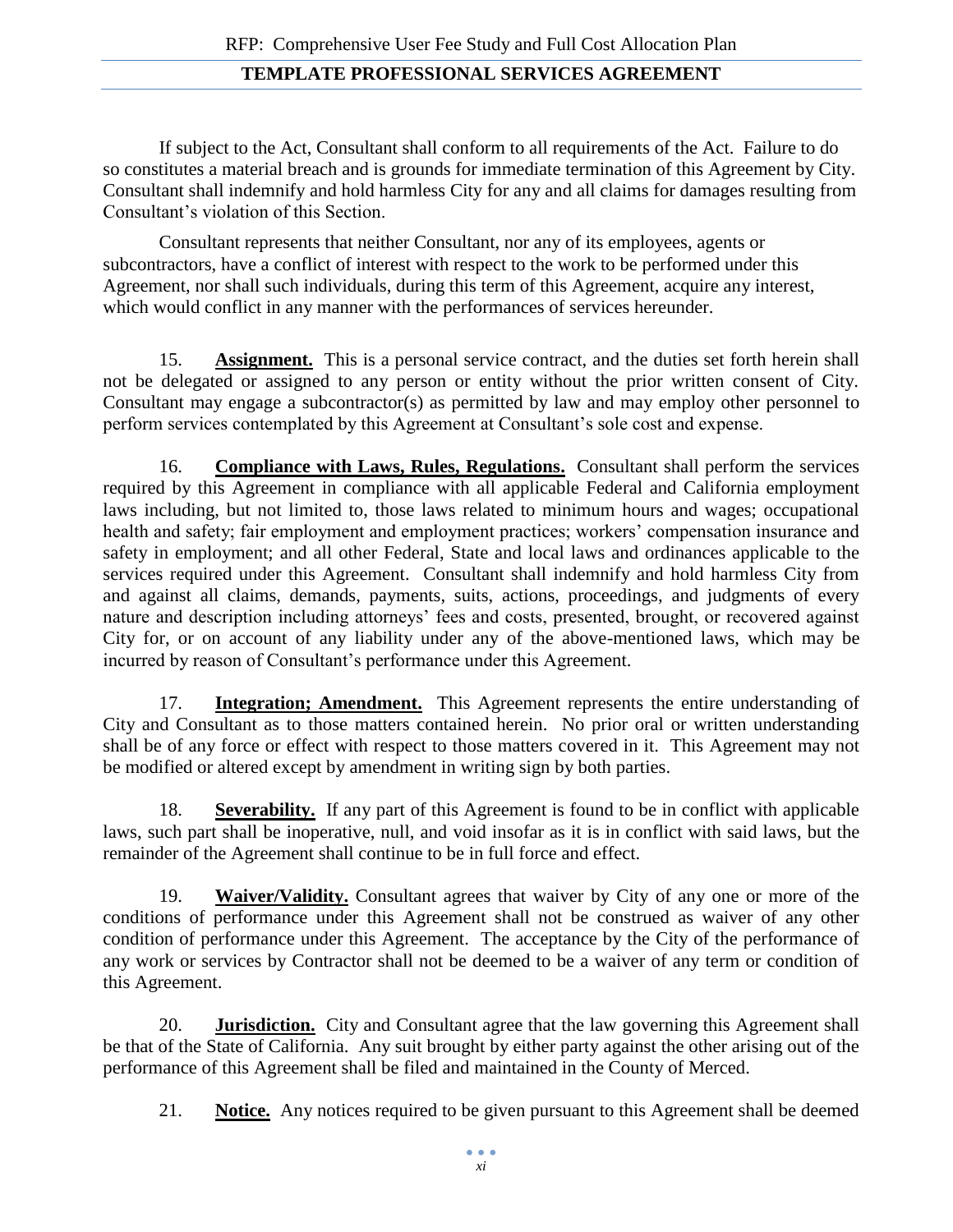to have been given by their deposit, postage prepaid, in the United States Postal Service, addressed to the parties as follows:

To City: City of Los Banos 520 J Street Los Banos, California 93635 Attn:  $\langle$ name $\rangle$ 

To Consultant: <<consultant>> <<address>>  $<<$ city, state, zip $>>$ Attn: <<name>>

Nothing hereinabove shall prevent either City or Consultant from personally delivering any such notices to the other.

22. **Termination.** City may, in its sole discretion, terminate this Agreement at any time and for any reason whatsoever by giving written notice of such termination to Consultant. In the event of such termination, Consultant shall immediately stop rendering services under this Agreement unless directed otherwise by the City. In the event of such termination, Consultant shall be entitled to compensation for all services rendered and work performed for City to the date of such termination.

23. **Order of Precedence.** In the event of an inconsistency in this Agreement and any of the attached Exhibits, the terms set forth in this Agreement shall prevail. If, and to the extent this Agreement incorporates by reference any provision of the RFP or the Response, such provision shall be deemed a part of this Agreement. Nevertheless, if there is any conflict among the terms and conditions of this Agreement and those of any such provision or provisions so incorporated by reference, this Agreement shall govern over both the Response and the RFP and the Response shall govern over the RFP.

IN WITNESS WHEREOF, the parties hereto have executed this Agreement on the dates set forth below.

<<**consultant**>>

Date: , 20\_\_

**by:** << **name and title**>>